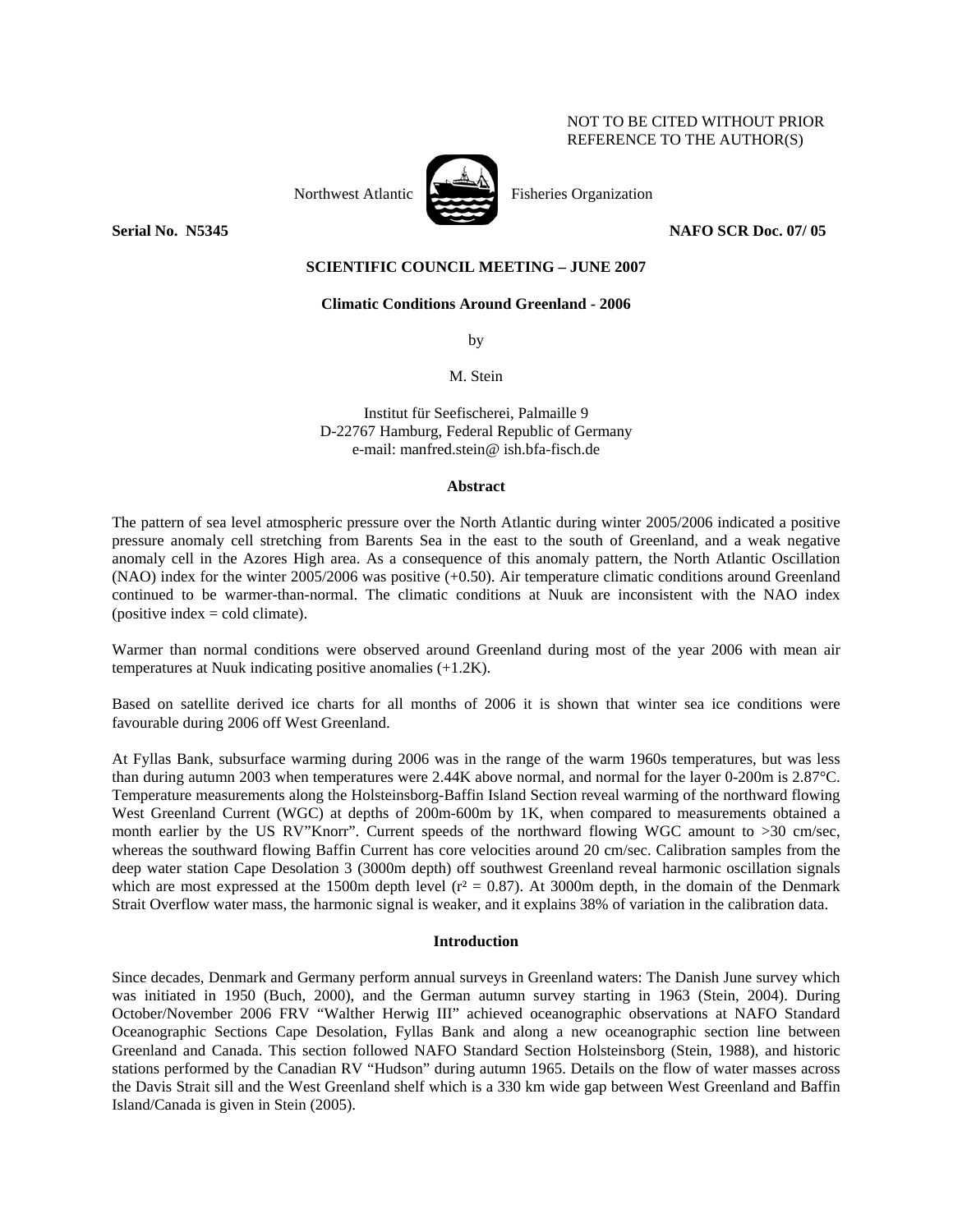The oceanographic data obtained during these surveys form the basis for interpretation of the oceanic climate on the fishing banks around Greenland and at selected NAFO Standard Oceanographic stations.

Starting in 1993 with a compilation of climatic conditions in the northwestern North Atlantic area (Stein, 1995), this paper is the fifteenth in a series which provides an annual overview on environmental conditions around Greenland. Whereas the subsurface oceanographic data originate from FRV "Walther Herwig III" observations, the air pressure data, the air temperature data, and the sea ice data are taken from sources given under data and methods.

### **Data and Methods**

The pattern of sea level atmospheric pressure anomaly during the winter (December, January, February) of 2005/2006 (Fig. 1b) and of sea level atmospheric pressure (Fig. 1c) was taken from NCEP/NCAR Reanalysis data from the NOAA-CIRES Climate Diagnostics Centre: http://www.cdc.noaa.gov/Composites.

The NAO Index as given in Fig. 2 refers to the mean December, January, February (DJF) sea level pressure (SLP) from the Azores (Ponta Delgada, PD) and from Iceland (Akureyri, A). The individual SLP's are standardized to 1961-90 base period, and calculated using

$$
\text{NAO}_{i} = \frac{p_{i} - \overline{p}}{\sigma} \Big| PD - \frac{p_{i} - \overline{p}}{\sigma} \Big| A
$$

with  $i =$  year,  $p_i =$  SLP of the given year from PD or A,  $p =$  mean SLP of the 1961-90 base period from PD or A, σ = standard deviation of the 1961-90 base period. DJF pressures for 1998/99 and 1999/2000 for Ponta Delgada were defined by regression (Loewe and Koslowski, 1998).

Data on the atmospheric climate of Greenland were sampled by the Danish Meteorological Institute at Nuuk (64°11'N, 51°44.5'W), Egedesminde (68°42.5'N, 52°53'W) and Angmagssalik (65°36'N, 37°40'W). Whereas the first data set was mutually supplied by the Danish Meteorological Institute in Copenhagen and the Seewetteramt, Hamburg, the latter data sets were given by the Seewetteramt, Hamburg (Figs. 3–7). The climatic mean which the air temperature anomaly charts are referenced to is 1961-1990.

Sea surface temperature data for the region between Greenland and Labrador were taken from the IGOSS Data Base http://ingrid.ldgo.columbia.edu/SOURCES/.IGOSS. The climatology is referenced to 1971-2000 (Figs. 13, 14).

Ice charts (Figs. 8-12) were taken from

http://www.natice.noaa.gov/pub/East\_Arctic/Baffin\_Bay/Davis\_Strait/; http://www.natice.noaa.gov/pub/East\_Arctic/Greenland\_Sea/Greenland\_Sea\_southwest/; http://www.natice.noaa.gov/pub/East Arctic/Greenland Sea/Greenland Sea South/.

They originate from NOAA satellite ice observations. Analysis of ice conditions is grouped in sub areas which are denoted in the above given internet links (Baffin Bay/Davis Strait, Greenland Sea southwest, Greenland Sea South).

During cruise WH293 of FRV "Walther Herwig III", CTD profiles were obtained at each fishing position of the surveyed area (Figs. 1 and 15). Observations on Standard Oceanographic Stations (Stein, 1988) were done at the Cape Desolation Section, the Fyllas Bank Section and along the Holsteinsborg-Baffin Island Section (Figs. 16, 17 - 25). Salinity readings of the CTD (SeaBird 911+) profiles were adjusted to water samples derived by Rosette water sampler. Theta/S sections of Cape Desolation Section and Holsteinborg-Baffin Island Section are displayed in Figs. 16, 19 - 20. Time series of temperature anomaly at Fyllas Bank station 4 is given in Fig. 17. The data comprise observations done during September-November at the station site. Data gaps in our own data base, due to e.g. December observations, were filled with data from the World Data Base. This is the case for 1972, 1978, 1980 and 1981.The time series of salinity calibration samples at NAFO Cape Desolation Station 3 is given in Fig. 23 - 25. Data analysis and presentation (Figs. 16, 19 - 22) was done using the most recent version of Ocean Data View (Version 3.2.0, 2006; Schlitzer, 2006), including the geostrophic estimates. Where observed depths for adjacent stations did not match, data were interpolated to a set of common depths (ODV uses piecewise linear least squares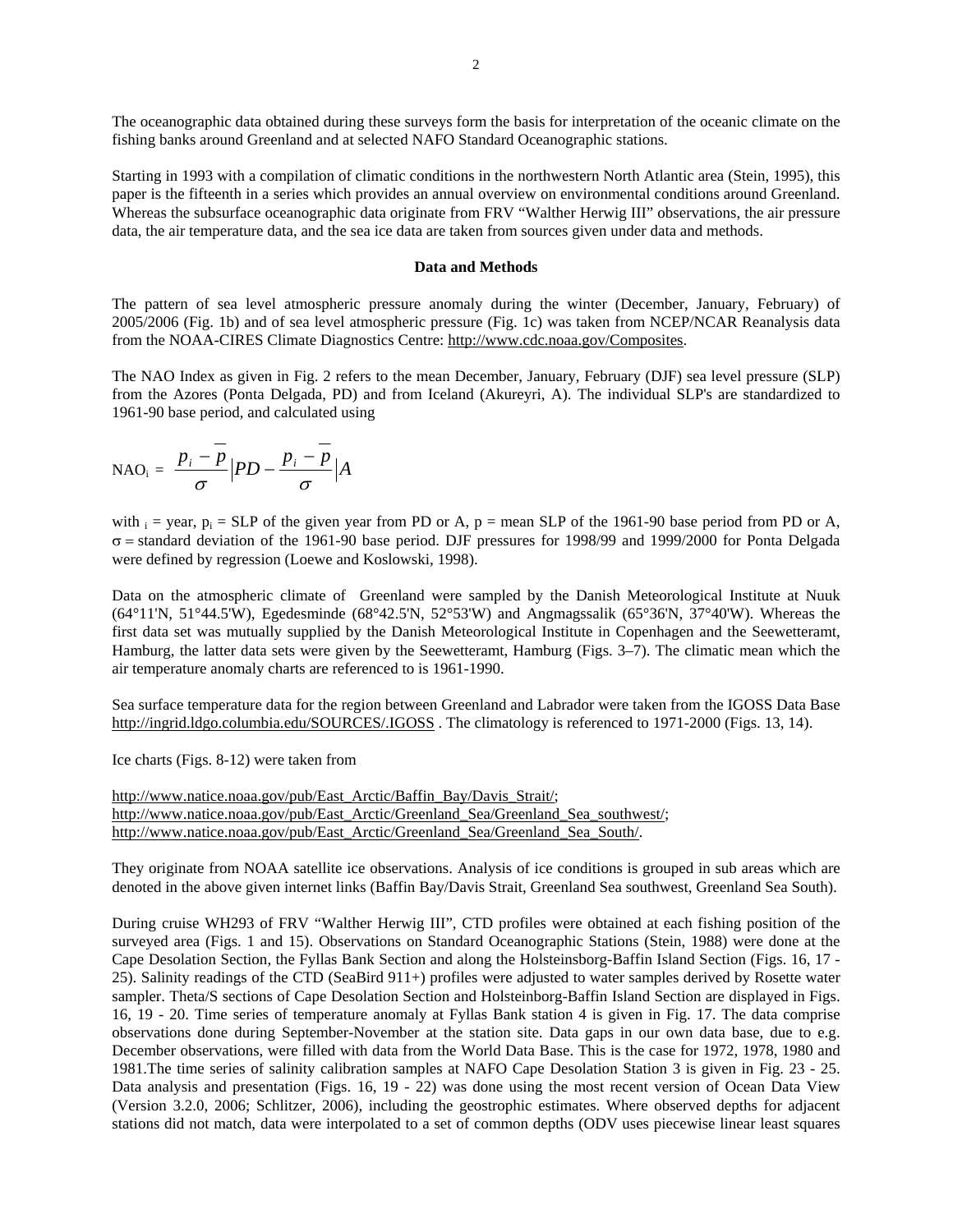for the interpolation on a predefined set of standard depths). Dynamic heights at the standard depths were then calculated and the geostrophic velocities between station pairs (at the standard depths) were obtained. Oxygen profile measurements were obtained with the Seabird SBE 43 sensor. Oxygen data are given in [ml/l], and [% saturation]. Turbidity measurements were done with the Seapoint Turbidity sensor which was mounted to the Seabird CTD. The Seapoint Turbidity Meter detects light scattered by particles suspended in water, generating an output voltage proportional to turbidity or suspended solids. The light source wavelength is 880 nm. The sensor was not calibrated against any particles.

### **Results and Discussion**

Fig. 1 shows the area of investigation during cruise WH293. Starting off East Greenland in the Dohrn Bank region (stratum 7) on 20 October 2006, FRV "Walther Herwig III" went southwards along the East Greenland shelf and slope to complete bottom trawl fishing and CTD/Rosette work in stratum 6. Due to adverse weather condition, stratum 5 could not be sampled during autumn 2006. From 27 October onwards, the ship worked in West Greenland waters, doing bottom trawl fishing and CTD/Rosette work, as well as CTD/Rosette observations along oceanographic sections. On 13 November 2006, FRV "Walther Herwig III" left Nuuk and made her way back to Bremerhaven where the cruise was finished on 22 November 2006.

#### *The North Atlantic Oscillation (NAO)*

Fig. 1b shows the pattern of sea level pressure anomalies over the North Atlantic during the winter of 2005/2006 (DJF). There was no similar pressure pattern recorded during past winters from 1989/90 onwards (Stein, 2003). The pattern of sea level atmospheric pressure over the North Atlantic during winter 2005/2006 indicated a positive pressure anomaly cell stretching from Barents Sea in the east to the south of Greenland in the west, and a weak negative anomaly cell in the Azores High area. As a consequence of this anomaly pattern, the North Atlantic Oscillation (NAO) index for the winter 2005/2006 was positive (+0.50). The sea level atmospheric pressure over the North Atlantic during winter 2005/2006 is given in Fig. 1c. NAO *positive* winters, like 1999, 2000 and 2005, outline a deeper-than-normal Icelandic Low and a stronger-than-normal subtropical Azores High. NAO *negative* winters, like 1998, 2001, 2002, 2003 and 2004 show a weak subtropical high and a weak Icelandic low (for winters prior to 2003/2004 see: Stein, 2003).

### *The NAO index*

The NAO index as given for the last and present decade shows mostly positive values (Fig. 2a, upper panel). The index for winter 2005/2006 (December-February) is positive (+0.50).

During the second half of the last century we see that the 1960s were generally "low-index" years while the 1990s were "high-index" years (Fig. 2b). There was a major exception to this pattern occurring between the winter preceding 1995 and the winter preceding 1996, when the index flipped from being one of its most positive values to its most negative value this century (Fig. 2a, upper panel).

The direct influence of NAO on Nuuk winter mean air temperatures is as follows: A "low-index" year corresponds with warmer-than-normal years. Colder-than-normal climatic conditions at Nuuk are linked to "high-index" years. This indicates a negative correlation of Nuuk winter air temperatures with the NAO. Correlation between both time series is significant ( $r = -0.73$ ,  $p \ll 0.001$ ; Stein, 2004). The 2006 mean annual air temperatures at Nuuk reveal, however, that statistical significance being valid for the entire time series of 130 years, must not necessarily mean that this model fits with every year of observation. The NAO index for winter 2005/2006 is among the weak positive values during the past 16 years (Fig. 2a), and the annual mean air temperatures are among the highest values observed during 1876-2006 (see below).

#### *Air Temperature and Climatic means*

During 2006, January was the coldest month off West Greenland. While at Egedesminde (Fig. 3) temperatures – except for November - were above normal, the Nuuk air temperatures reveal colder-than-normal conditions during January and November.

Except for July and November, Angmagssalik (Fig. 5) experienced climatic conditions which were at or above the climatic mean throughout the year.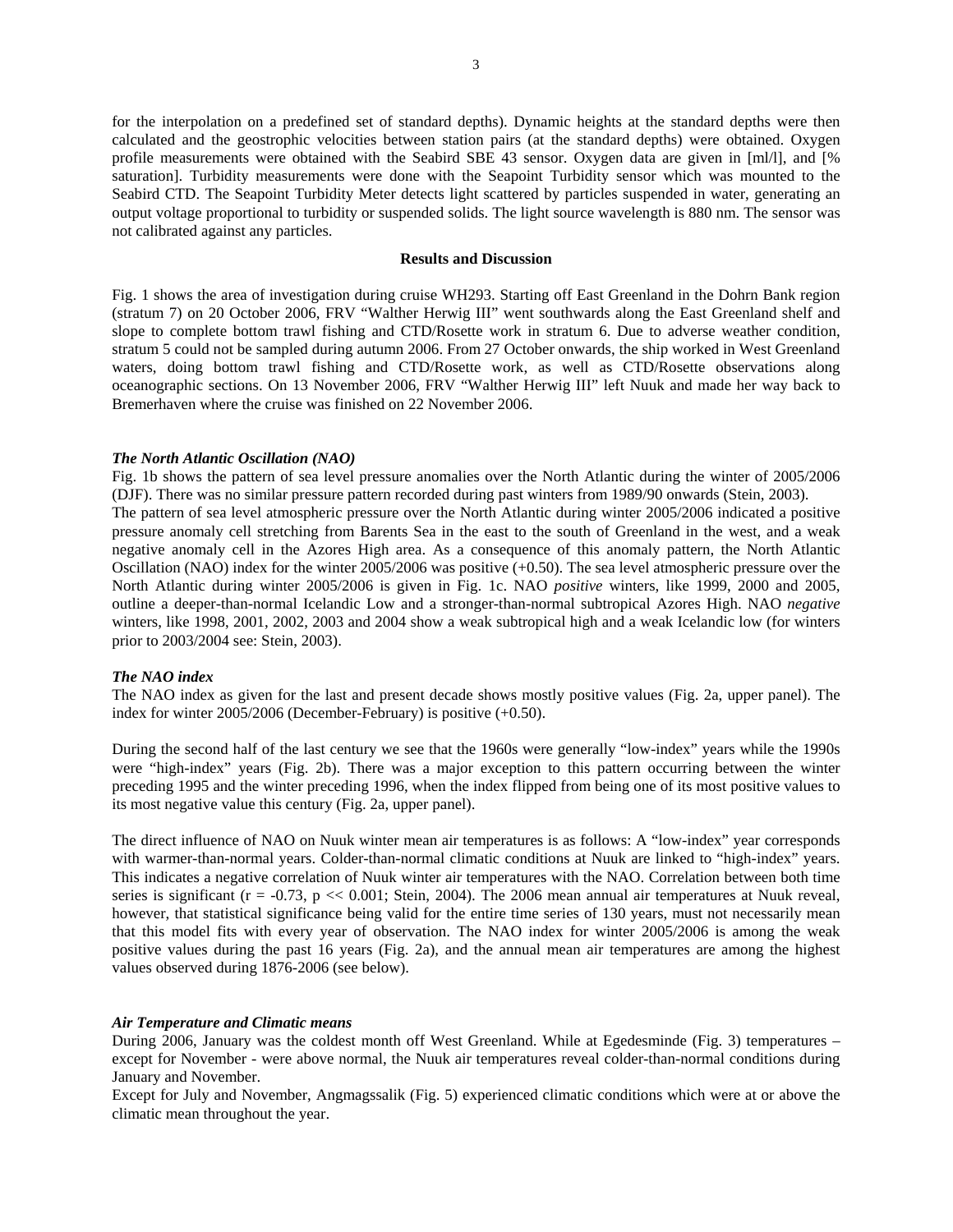## *Climatic Variability off West Greenland*

The annual mean air temperature anomaly calculated for 2006 is 1.2K (Fig. 6). This is a continuation of a series of warmer-than-normal years (0.2K to 2.0K) which started in 1996, with the exception of 1999 which was colder-thannormal (-0.3K). During recent times, 2003 was the warmest year with +2.0K. We have to go back to the 1940s to find similar warm years, like 1947 with +2.3K.

*Warming in arctic regions has become a more and more frightening scenario in past years (http://cires.colorado.edu/science/groups/steffen/greenland/melt2005/).* 

 *Warming as observed in our data on West Greenland Current properties (e.g. Stein, 2005), in the climatic data of Nuuk, as indicated above, and in subsurface oceanographic data off West Greenland's fishing banks (see below) support this scenario.* 

The presentation of decadal air temperature anomalies at Nuuk (Fig. 7) reveals much variability during the first year of each decade: whereas the years 1950 and 1960 were warmer-than-normal, 1970 about normal, the years 1980 and 1990 indicated considerable positive/negative anomalies, and the year 2000 conditions were similar to 1980. The year 2001 was the warmest "year 1" since the 1950s, and 2002 is the first warmer-than-normal "year 2" after three decades. 2003 is the warmest year on record for all decades, and 2004 is the warmest "year 4". The year 2005  $(+1.6K)$  is in a similar range as the years 1955  $(+1.3K)$ , 1965  $(+1.7K)$  and 1985  $(+1.8K)$ . The year 2006  $(+1.2K)$  is in the same range as the year  $1966 (+1.2K)$  and thus another warmer-than-normal year at Nuuk.

# *Ice Conditions around Greenland*

Winter sea ice conditions were favourable during 2006 off West Greenland. The sea ice drift has a significant offshore component which is called the "West Ice". The southernmost location of the ice edge of "West Ice" was found around mid-January off Maniitsoq/Sukkertoppen (Fig. 8), one and a half month earlier than during 2005. Multi-year sea ice, coming from the Arctic Ocean via the East Greenland current to the Cape Farewell area, is called "Storis". During early-July, the East Greenland coast was surrounded by sea ice with concentrations ranging from 3-10 tenth (Fig. 10). There was also a tongue of newly formed ice in the Cape Farewell region (Fig. 9). Sea ice formed again in Baffin Bay in the third decade of November (Fig. 11) when 3-10 tenth of ice concentration was observed north off Baffin Island. This was two weeks later than during 2005. Off East Greenland first sea ice formation was only encountered in the Angmagssalik area and to the north at Storfjord Deep during the first decade of October (Fig. 12). Due to these favourite ice conditions the cruise WH293 of FRV "Walther Herwig III" to East and West Greenland waters in October/November 2006 was not affected by any sea ice.

# *Sea Surface Temperature (SST) Observations off Greenland and in the Labrador Sea*

The SST anomaly data as given in Figs. 13 and 14 reveal anomalous warm conditions off Greenland and in the Labrador Sea throughout all months of 2006. Maximum warming exceeded 3 K during July (Fig. 14), least warming occurred in December when SSTs were 1.5 K warmer-than-normal.

### *Subsurface Observations off West Greenland*

There are two salient features in the vertical distribution of temperature which characterize the hydrographic properties between Greenland and arctic Canada (Stein, 2005): The Baffin Island Current and the core of the West Greenland Current (WGC). The Baffin Island Current is a broad current band which exports cold water from Baffin Bay southwards. On the eastern side of the section, the West Greenland Current flows along the shelf break and transports heat into the Baffin Bay.

Vertical distribution of potential temperature and salinity at the NAFO Standard Oceanographic Sections Fyllas Bank (station 4), Cape Desolation and along the Holsteinsborg-Baffin Island Section (Fig. 15) are given in Figs. 16 to 25.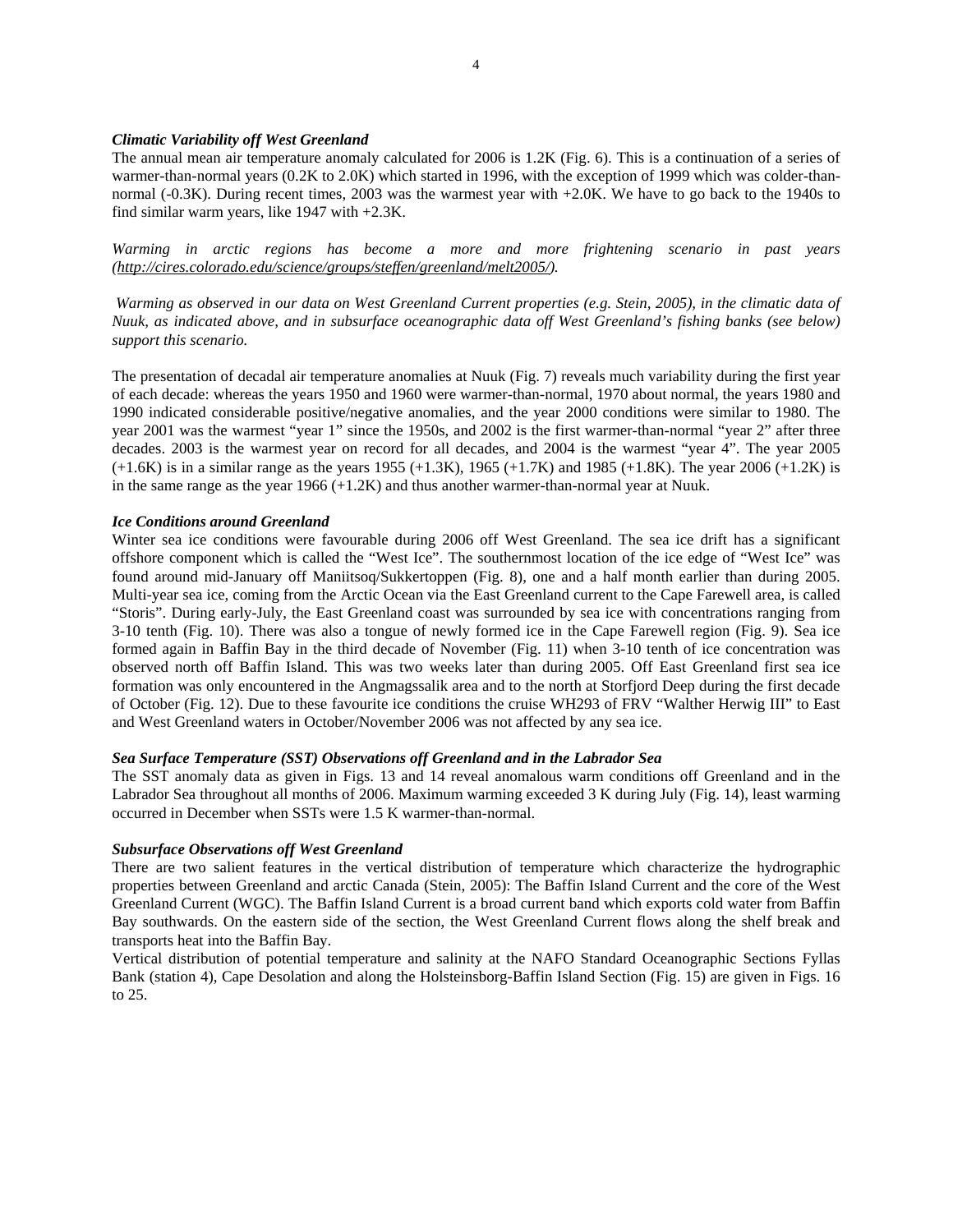### *Cape Desolation Section*

The Cape Desolation Section station 3 is in the domain of the WGC-core and reveals temperatures (salinities) of 5.61°C (34.967 psu) at 119m depth during 29 October 2006 (Fig. 16). At depths of 2991m potential temperature of 1.51°C was calculated (*in situ* temperature / salinity: 1.88°C / 34.902 psu).

#### *Fyllas Bank Section*

Based on autumn measurements (September-November) at station 4 of the Fyllas Bank section, the temperature anomaly time series reveals a warming trend which is persistent since 1993 (Fig. 17). Since station 4 of the Fyllas Bank section is situated at the bank slope, it happened in the past decades that cold surface waters from Fyllas Bank were moved westward and influenced the upper 200m of the water column. This happened during autumn 1983, 1992 and 2002, and these events will be called here "polar events". Due to time constraints during autumn 2006, only station 4 of the section could be sampled (Fig. 17). Mean temperature of the upper layer 0-200m again indicates cooling after 2003 which was the record warm year in the entire time series. However, being 1.28 K warmer-than-normal, the thermal conditions off Fyllas Bank still indicate similar warm conditions as in the 1960s. Normal for the layer 0-200m is 2.87°C.

### *Holsteinsborg-Baffin Island Section*

The Holsteinsborg-Baffin Island Section which was done by FRV "Walther Herwig III" during 5 - 6 November 2006, crosses the above mentioned two salient features in the vertical distribution of temperature which characterize the hydrographic properties between Greenland and Baffin Island (Fig. 18): The Baffin Island Current and the core of the West Greenland Current (WGC). A month previous to our measurements, the US RV "Knorr" run a similar section along 66° 15'N. Both potential temperature recordings are given in Fig. 19. On the eastern side of the section, the West Greenland Current flows along the shelf break and transports heat (core temperatures  $> 5.8^{\circ}$ C) into the Baffin Bay. According to the US and German results, there is warming in the West Greenland Current core between early-October 2006 and early-November 2006, which amounted to about 1 K. On the western side of the section, the cold Baffin Island Current characterizes the thermal fields of the upper ocean. Whereas the US data indicate minimum temperatures of -1.62 °C, our data yield minimum temperatures of -1.56 °C. During the 2006 observations, both currents meet and mix intensively between the two innermost stations of the section. There is a sub-surface tongue of warm West Greenland Current water (> 3°C) located under the cold Baffin Island Current which extends westward from the WGC-core. Further west, between stations HUDSON 3 and 4 (c.f. Fig. 18), a remnant of 3°C warm water is visible (Fig. 19). A month prior to our observations, RV "Knorr" of the US observed a sub-surface patch of warm water at this location which had similar thermohaline properties.

Our data were also analysed for geostrophic current components (Fig. 22, lower panel). According to the geostrophic calculation method, the current components are computed for the intermediate point of a station pair. Consequently, this results in only 9 stations which the section presentation is then based upon (Figs.  $20 - 22$ ). This explains the slightly different outline of the thermal fields as given in Figs. 19 (lower panel), and Fig. 20 (upper panel). Salinity (lower panel of Fig. 20) reveals a near-surface thin layer of low saline water (< 32 psu) on the western side of the section, and < 32.25 psu water on the eastern side. In the WGC-core at the West Greenland slope, salinities are around 34.92 psu. Oxygen distribution (Fig. 21) reveals highly oxygenated conditions throughout the water column. Only at depths below 600m oxygen values decrease to 5 ml/l (upper panel) and less than 65% oxygen saturation. The measurements done with the turbidity sensor (Fig. 22, upper panel) reveal clear water on top of Davis Strait sill. On the West Greenland shelf and slope there are increased turbidity values which might point at sediments stirred up by bottom near currents.

Compared to mean autumn conditions, the temperatures in the WGC-core and on the West Greenland shelf as measured during autumn 2006, are up to 2K warmer-than-normal.

### *Calibration samples*

Data on calibration samples taken at CD3, reveal freshening in deep water layers from 1984 onwards (Figs. 24 and 25). During the 2006 cruise, calibration samples were obtained at 500m, 1000m, 1500m, 2000m, 2500m and 3000m depth. Model (1) adjusted to the data of 1500m, 2000m and 3000m depth, reveals significant harmonic trends.

(1) 
$$
\zeta(t) = A^* \sin(2\pi/\tau + \varphi) + \text{lin trend}
$$

They explain 87% of variation at 1500m depth (Fig. 23), 80% at 2000m depth (Fig. 24) and 38% at 3000m depth (Fig. 25). It is suggested here that the values at 1500m depth represent climatic changes in the Labrador Sea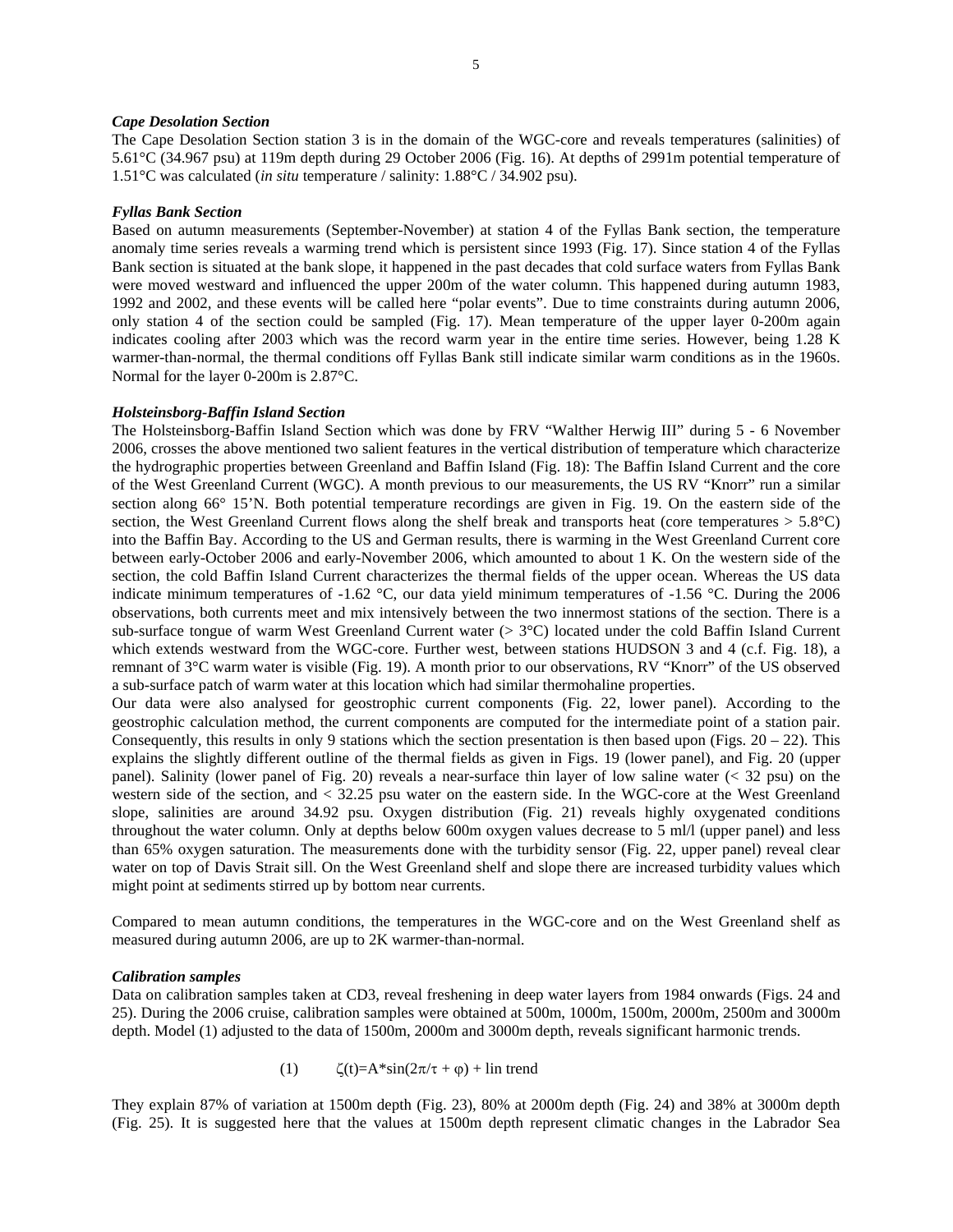throughout the time of the 1980s to 2006. At 2000m depth, which is the approximate depth of the upper boundary of the saline, low-oxygen layers of the North Atlantic Deep Water (NADW) the model suggests climatic changes which might be forced by the Labrador Sea Water layer, sitting above the NADW (Stein and Wegner, 1990). The bottom water layer at Cape Desolation Station 3 is influenced by the Denmark Strait Overflow Water (DSOW). It would appear that the salinity at this depth (3000m) points at freshening of this water mass, which obtains its characteristics north of the Denmark Strait in the Greenland Sea. Since 2003, data suggest increasing salinities in the bottom water layer at Cape Desolation Station 3. This might be a consequence of previous warming and increasing salinities upstream in the Greenland Sea (Οsterhus and Gammelsrod, 1999; Walter, 2004).

### **References**

BUCH, E. 2000. Air-Sea-Ice Conditions off Southwest Greenland, 1981-97. *J.Northw.Atl.Fish.Sci.,* **26**: 123-136.

LOEWE, P., and G. KOSLOWSKI 1998. The Western Baltic sea ice season in terms of a mass-related severity index 1879-1992. *Tellus*, **50** A, 219-241.

ΟSTERHUS, S., and T. GAMMELSROD 1999. The Abyss of the Nordic Seas Is Warming. *J. Climate* **12**: 3297- 3304.

SCHLITZER, R. 2006. Ocean Data View. http://odv.awi.de

STEIN, M. 1988. Revision of list of NAFO standard oceanographic sections and stations. *NAFO SCR Doc.,* No. 1, Serial No. N1432, 9p.

STEIN, M. 1995. Climatic Conditions Around Greenland – 1992. *NAFO Sci. Coun. Studies,* **22**: 33-41.

STEIN, M. 2003. Climatic Conditions Around Greenland – 2002. *NAFO SCR Doc.* 03/4: 1-29.

STEIN, M. 2004. Climatic Overview of NAFO Subarea 1, 1991-2000. *J.Northw.Atl.Fish.Sci.,* **34**: 29-41.

STEIN, M. 2005. North Atlantic subpolar gyre warming – impacts on Greenland offshore waters. *J. Northw. Atl. Fish. Sci.,* **36**: 43-54.

STEIN, M., and G. WEGNER 1990. Recent Thermohaline Observations on the Deep Waters off West Greenland. *NAFO Sci. Coun. Studies,* **14**: 29-37

WALTER, M. 2004. Warming of Greenland Sea Deep Water induced by abyssal mixing. Doctoral thesis, University of Bremen.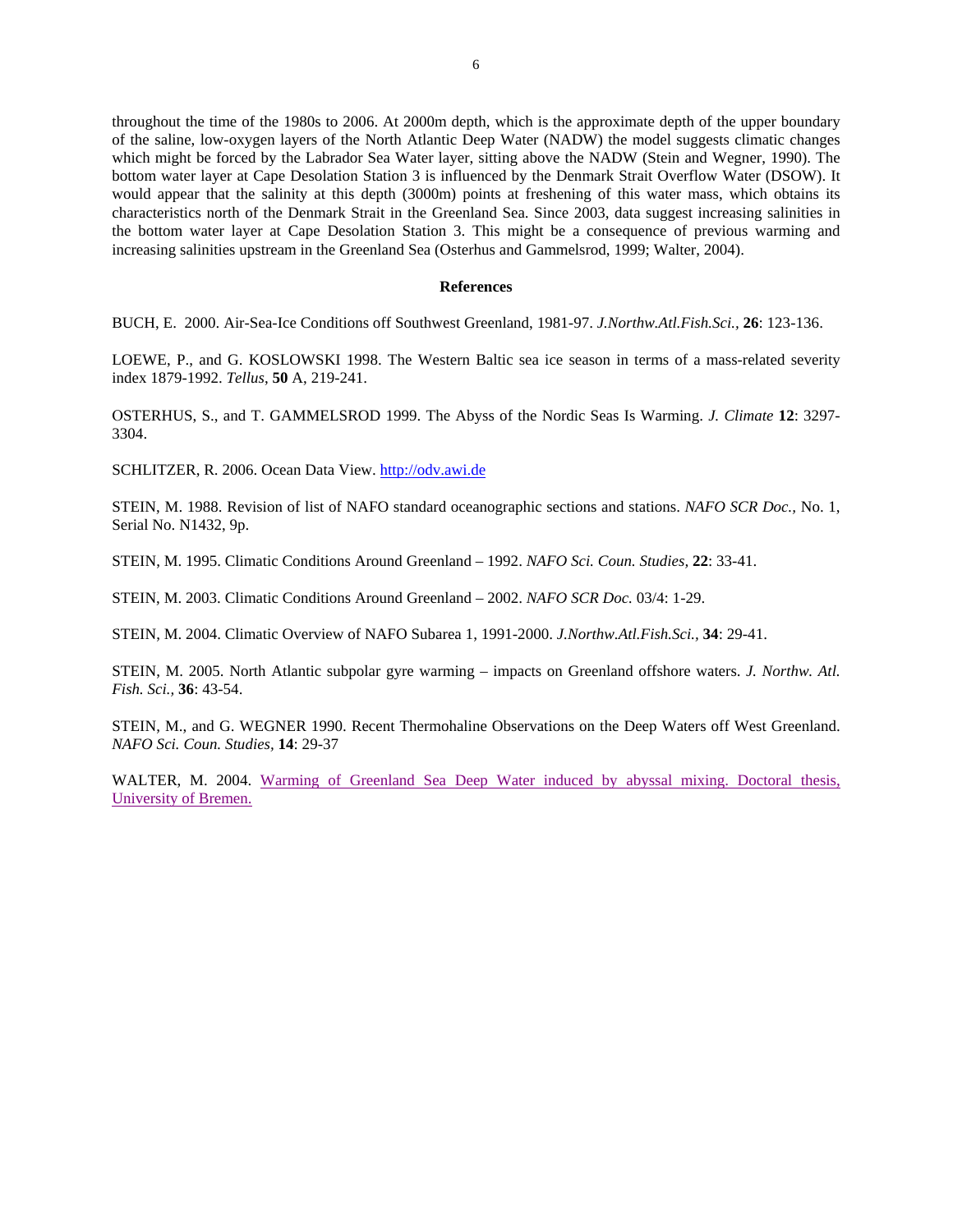

Fig. 1a Area of investigation during WH 293 (12 October – 24 November 2006), and individual survey strata; strata 0-200m: 1.1, 2.1, 3.1, 4.1, 5.1, 6.1 and 7.1, and 200-400m: 1.2, 2.2, 3.2, 4.2, 5.2, 6.2 and 7.2 around Greenland



Fig. 1b The pattern of sea level atmospheric pressure anomaly during the winters (December, January, February) of 2005/2006, *red year label denotes positive NAO index.* 

Fig. 1c The pattern of sea level atmospheric pressure during the same winter as in Fig. 1b.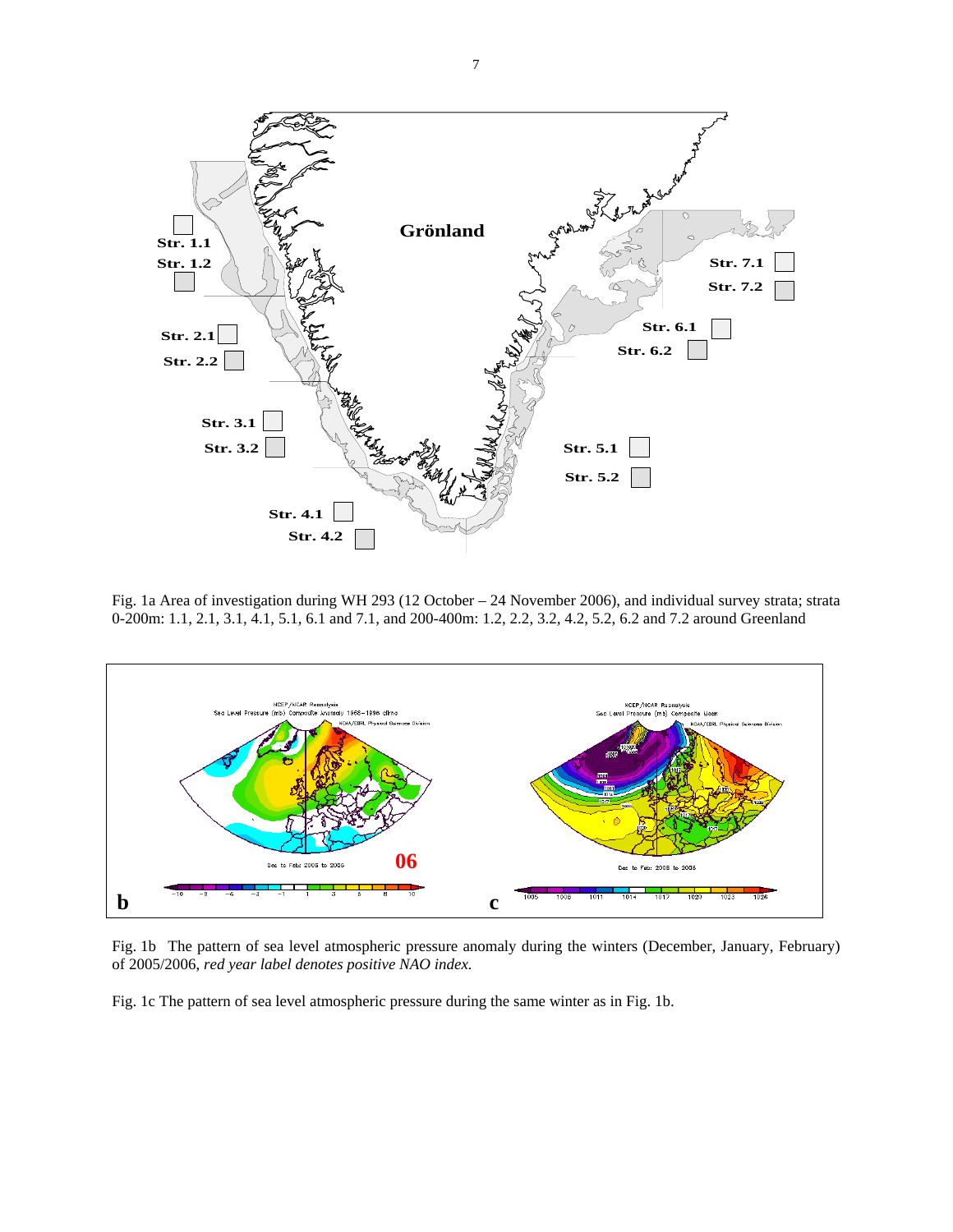



b

8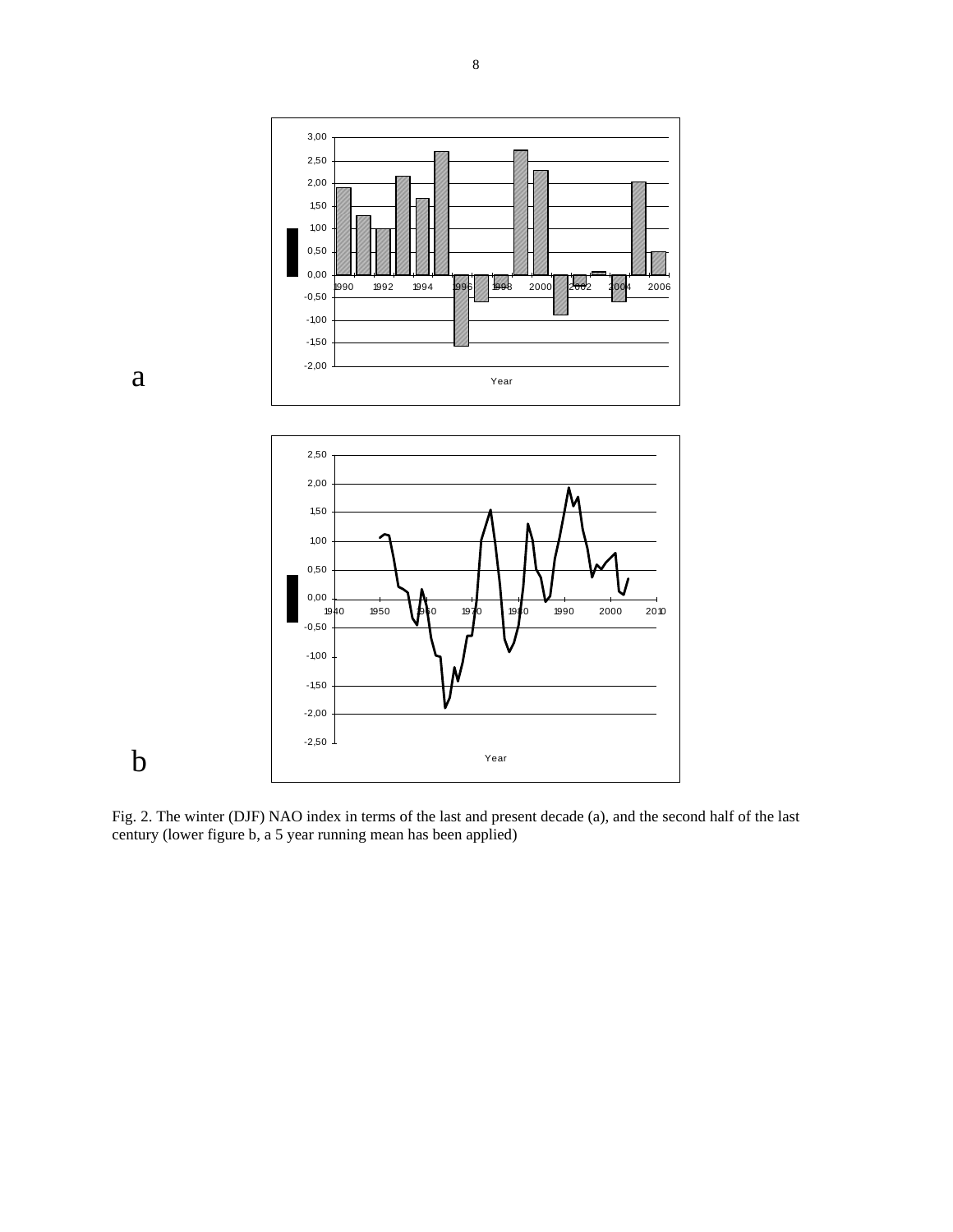

Fig. 3 Monthly mean air temperature [°C] at Egedesminde during 2006 (red, thin line) and climatic mean (1961-1990)



Fig. 4 Monthly mean air temperature [°C] at Nuuk during 2006 (red, thin line) and climatic mean (1961-1990)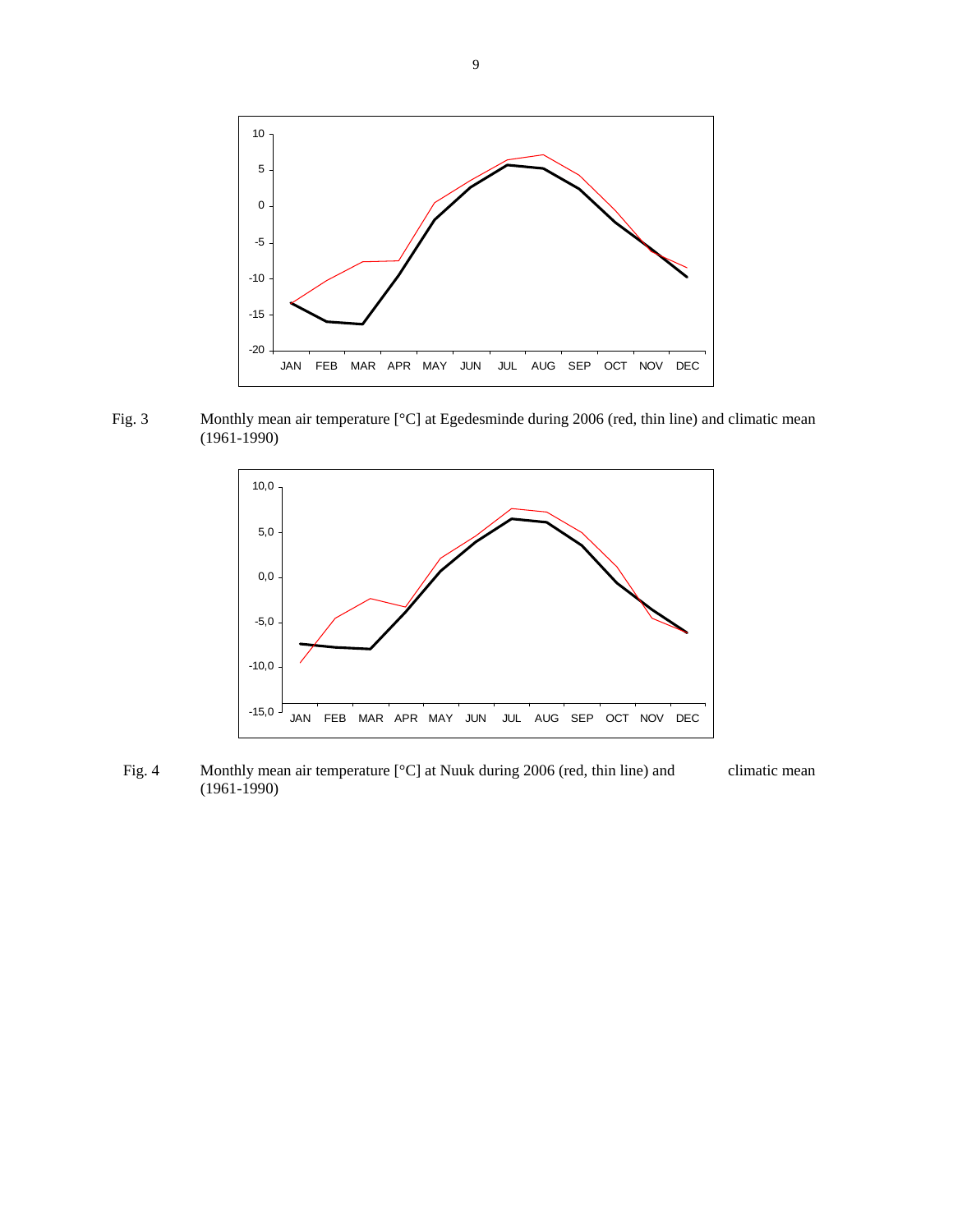

Fig. 5 Monthly mean air temperature [°C] at Angmagssalik during 2006 (red, thin line) and climatic mean (1961-1990)



Fig. 6 Time series of annual mean air temperature anomalies at Nuuk (1876-2006, rel. 1961-90), and 13 year running mean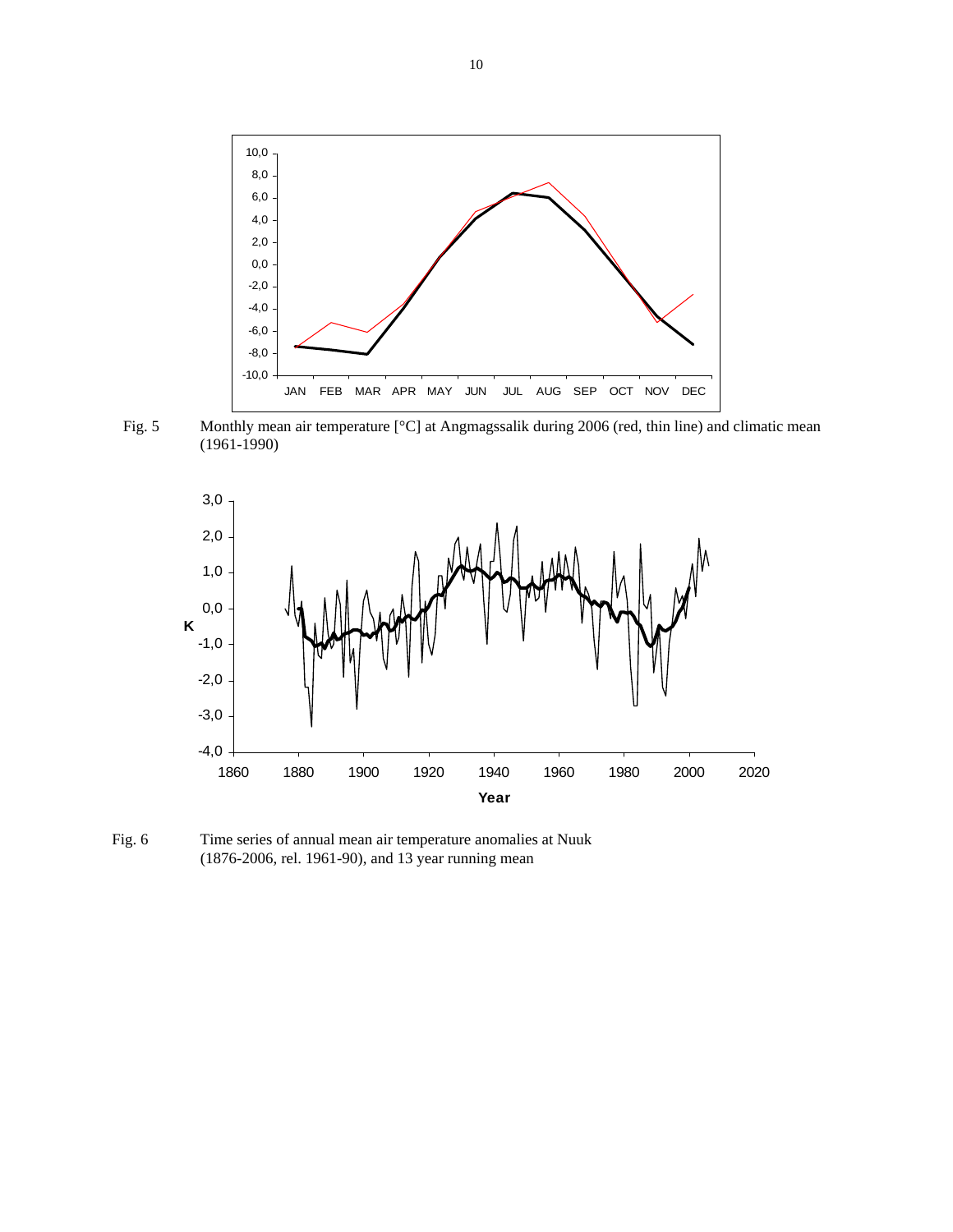

Fig. 7 Composite of decadal air temperature anomalies at Nuuk given relative to the climatic mean of 1961-90 for the decades of the 1950s - 1990s and 2000s (dashed column)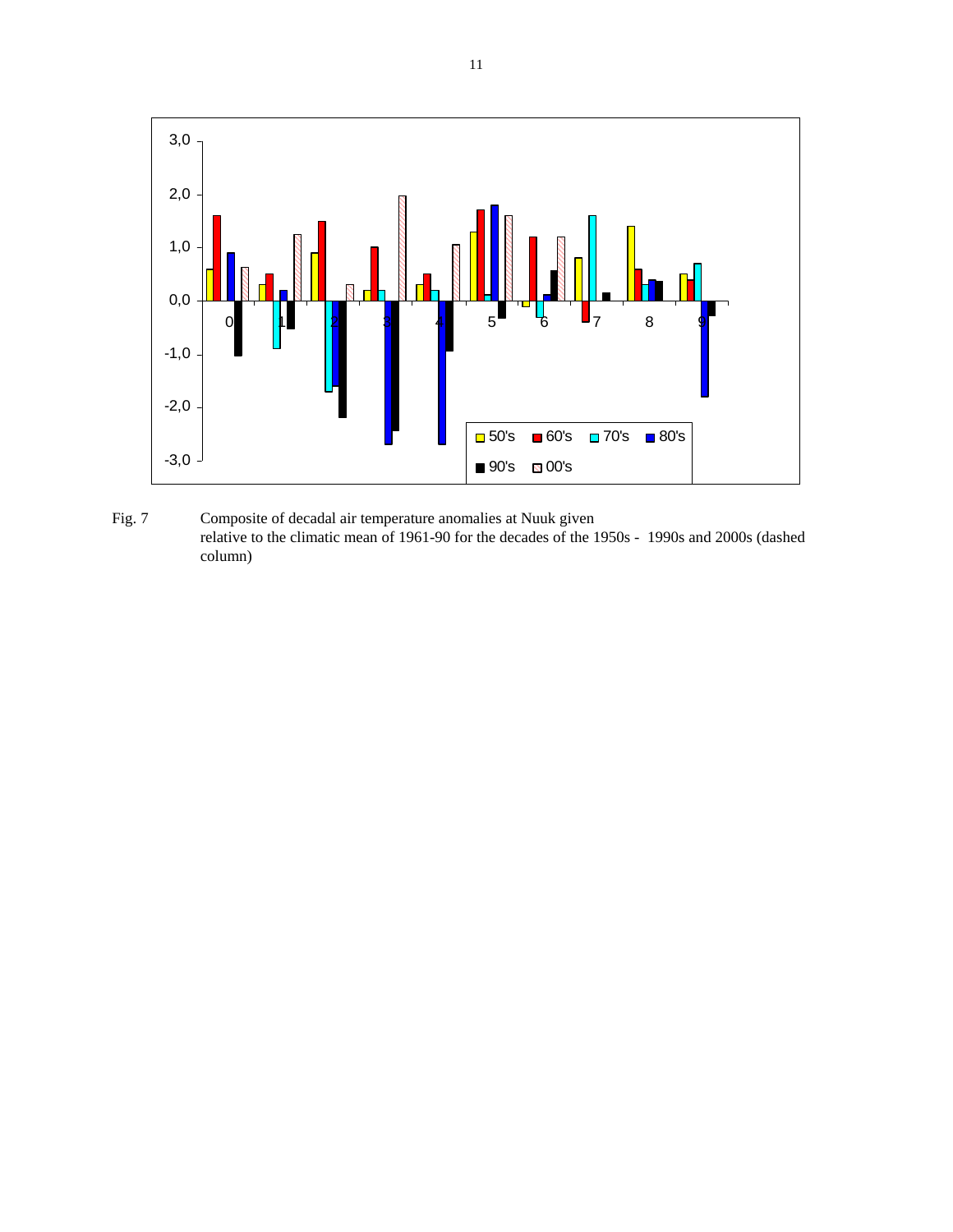



Fig. 8 Ice cover and ice edge during 16 - 20 January 2006 (Davis Strait)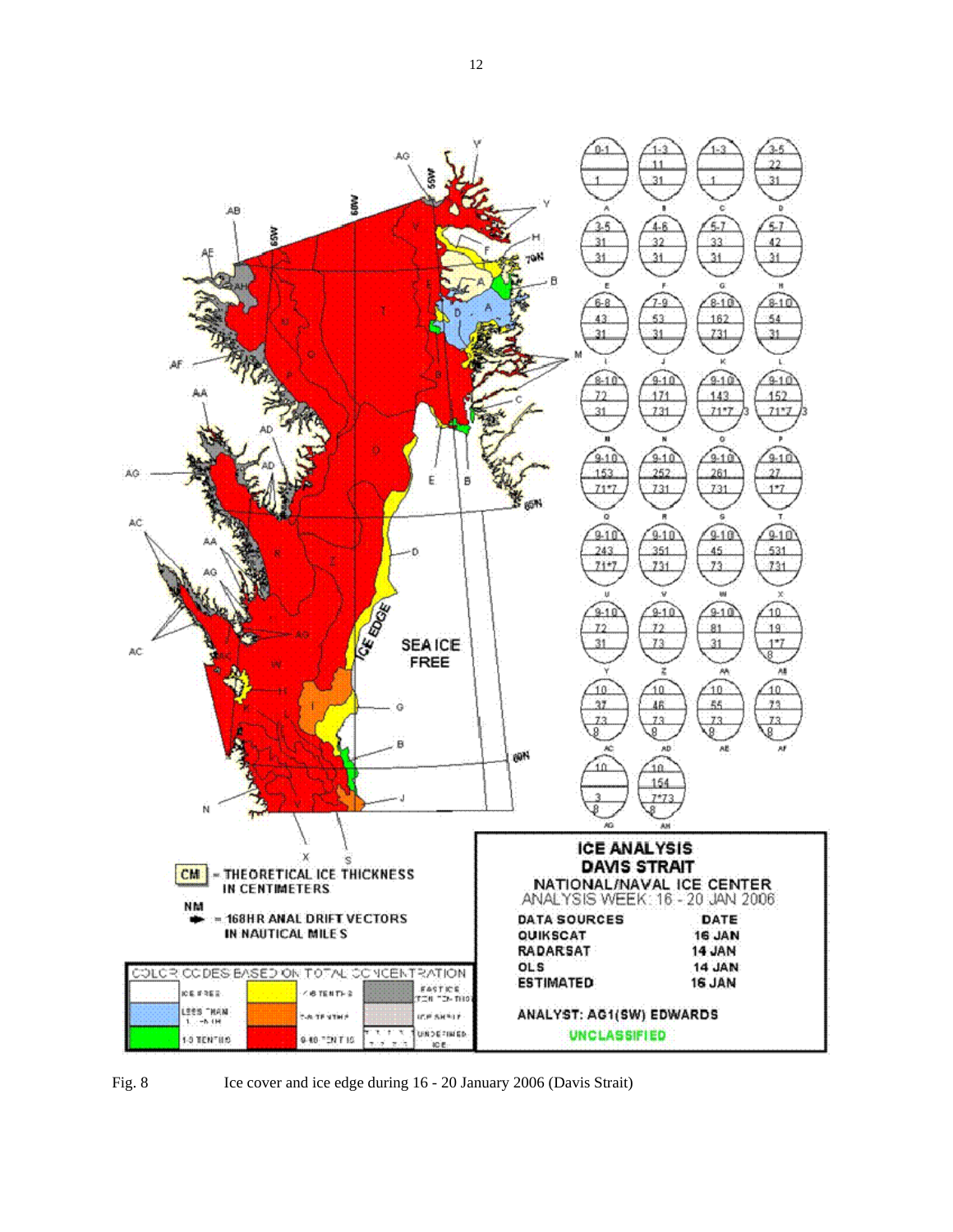

Fig. 9 Ice cover and ice edge during 03- 07 July 2006 (Greenland Southwest)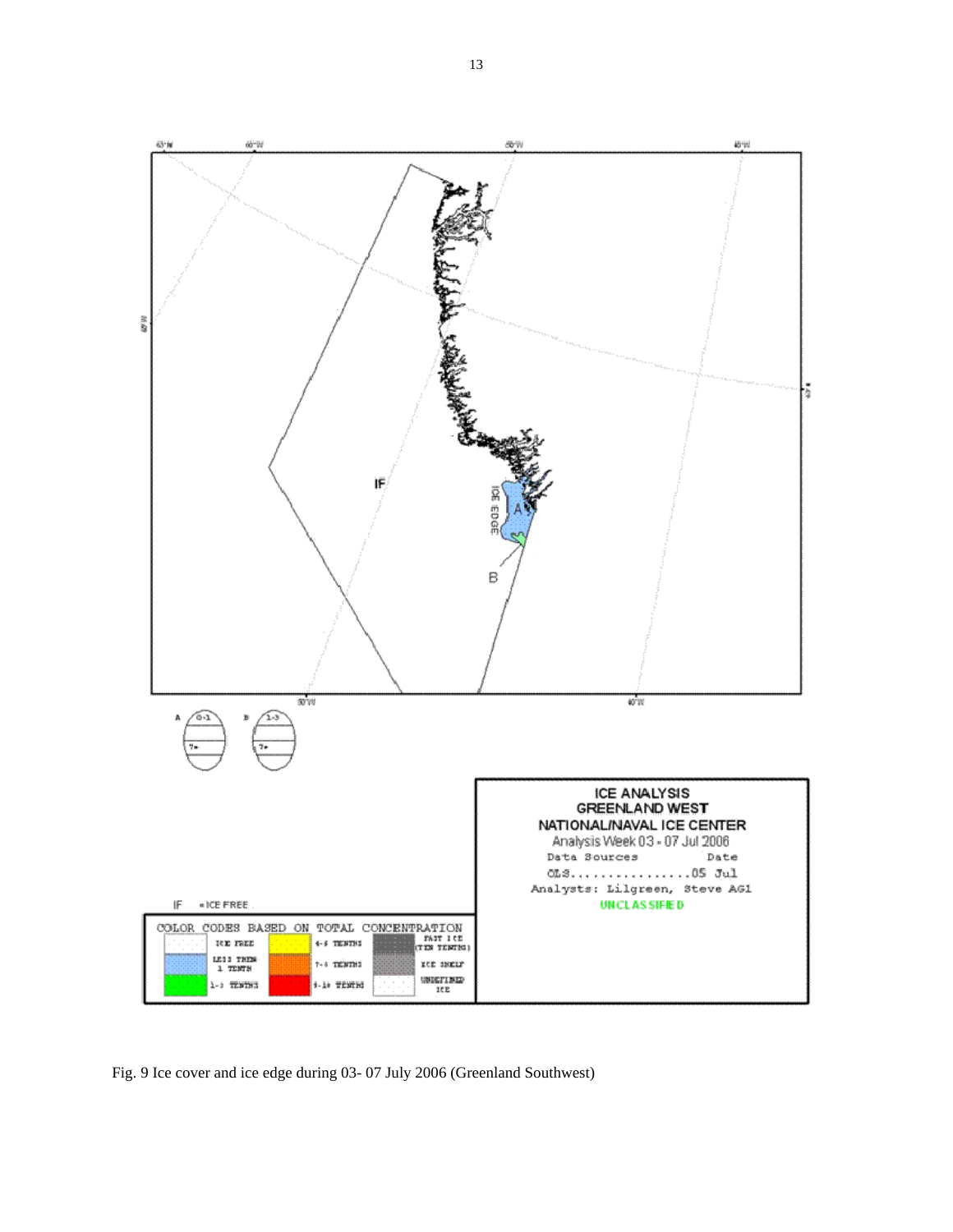

Fig. 10 Ice cover and ice edge during 03- 07 July 2006 (Greenland South)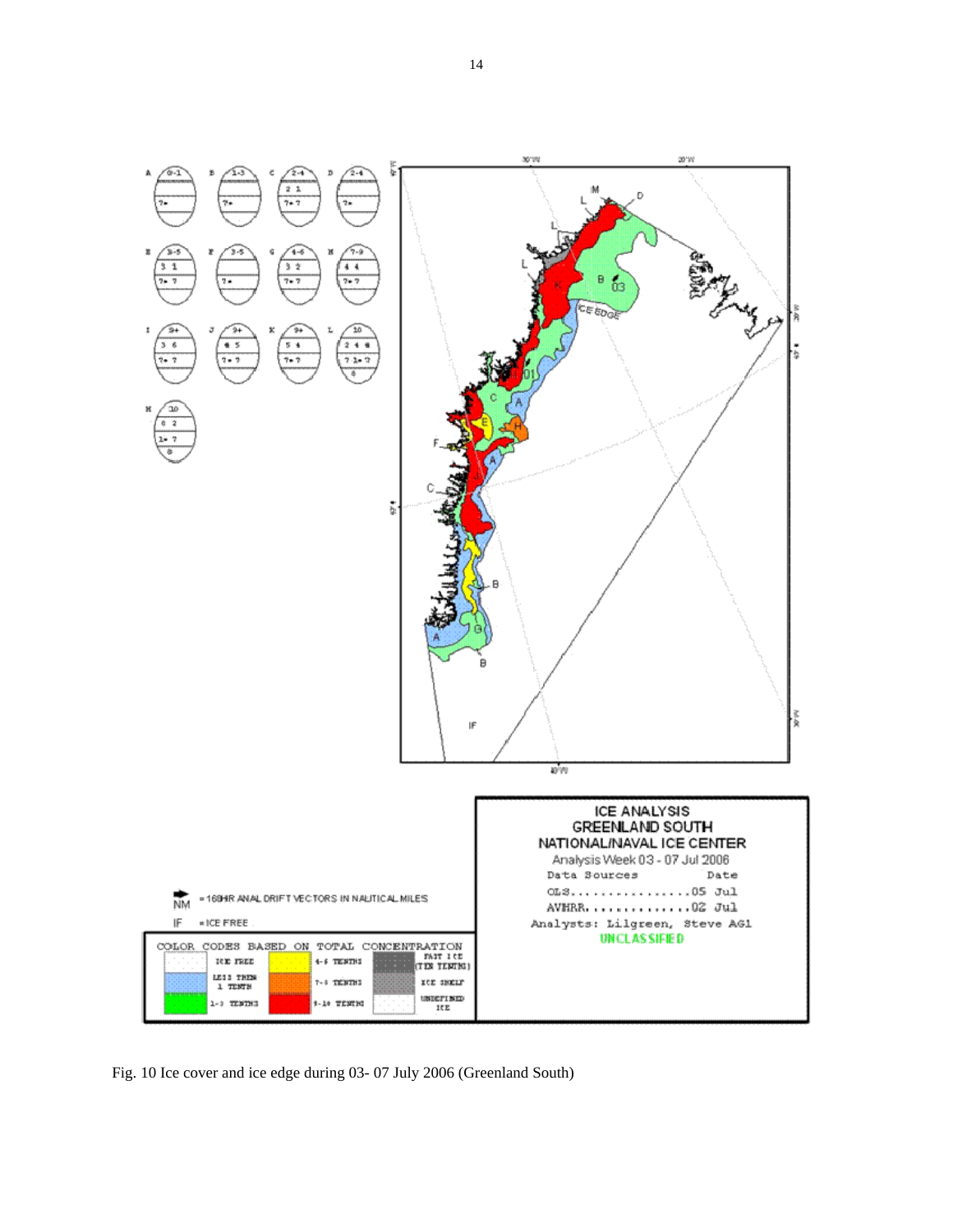

Fig. 11 Ice cover and ice edge during 20 -24 November 2006 (Davis Strait)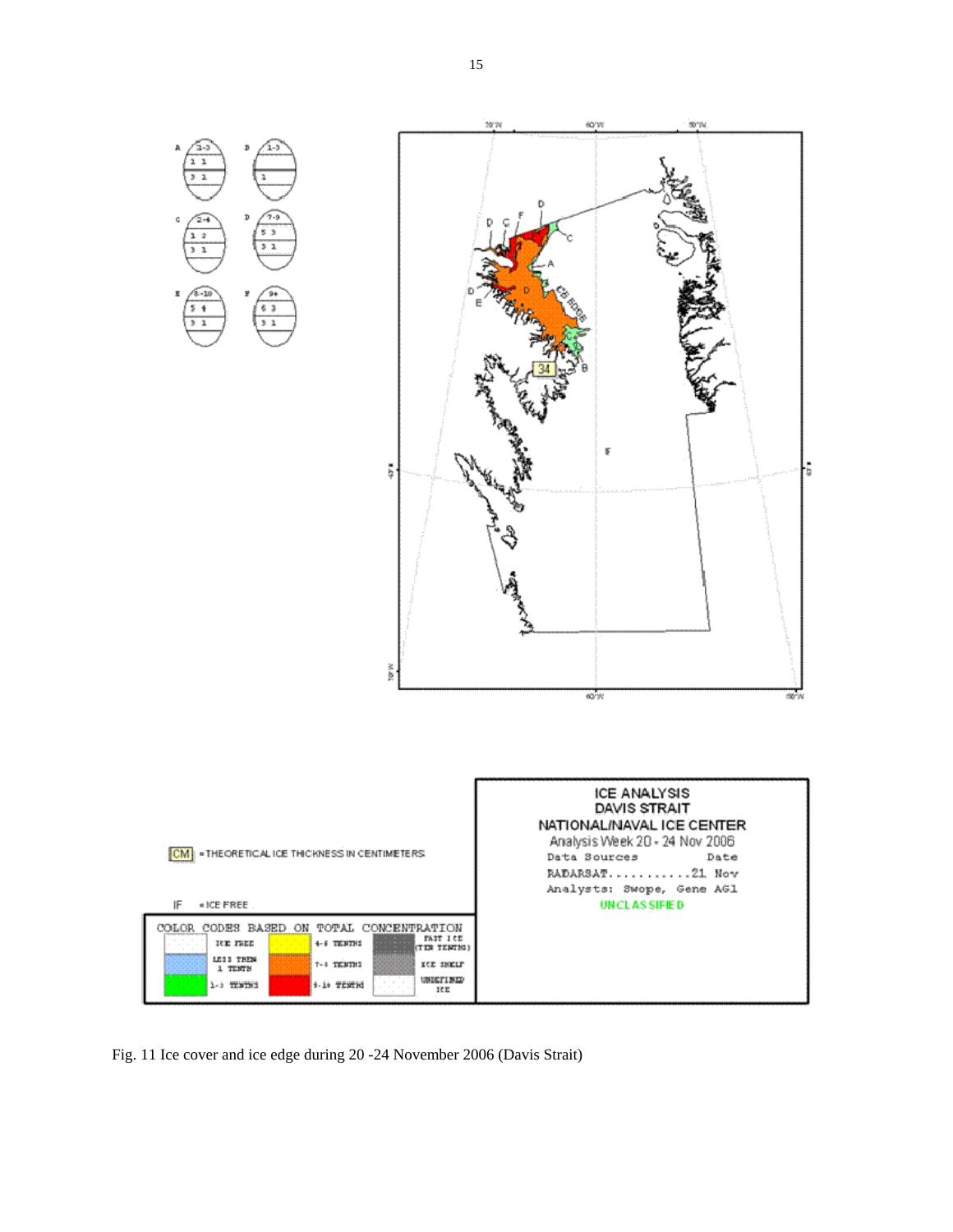

Fig. 12 Ice cover and ice edge during 09 -13 October 2006 (Greenland South)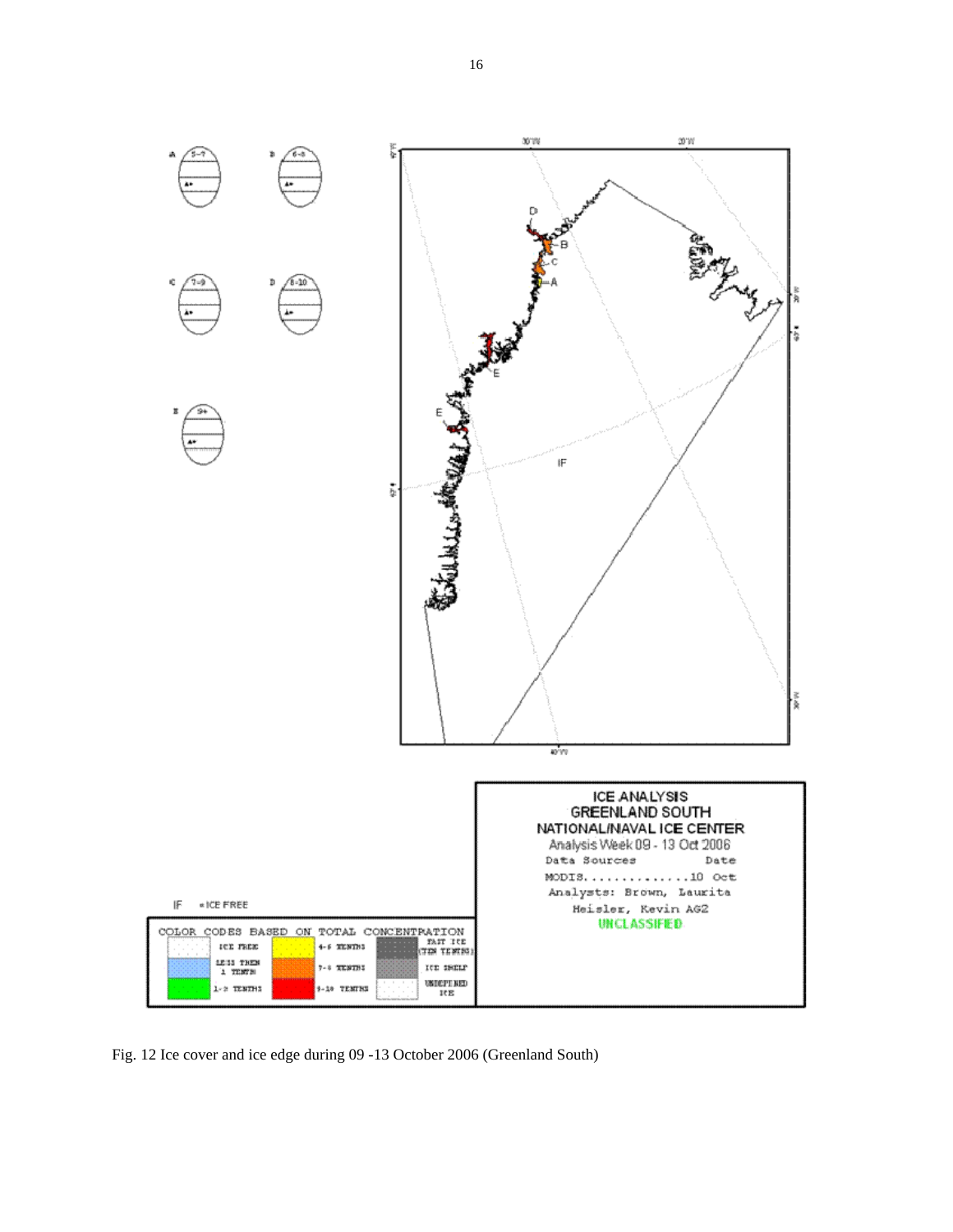

Fig. 13 Sea Surface Temperature Anomalies (K) off Greenland and in the Labrador Sea, January-June 2006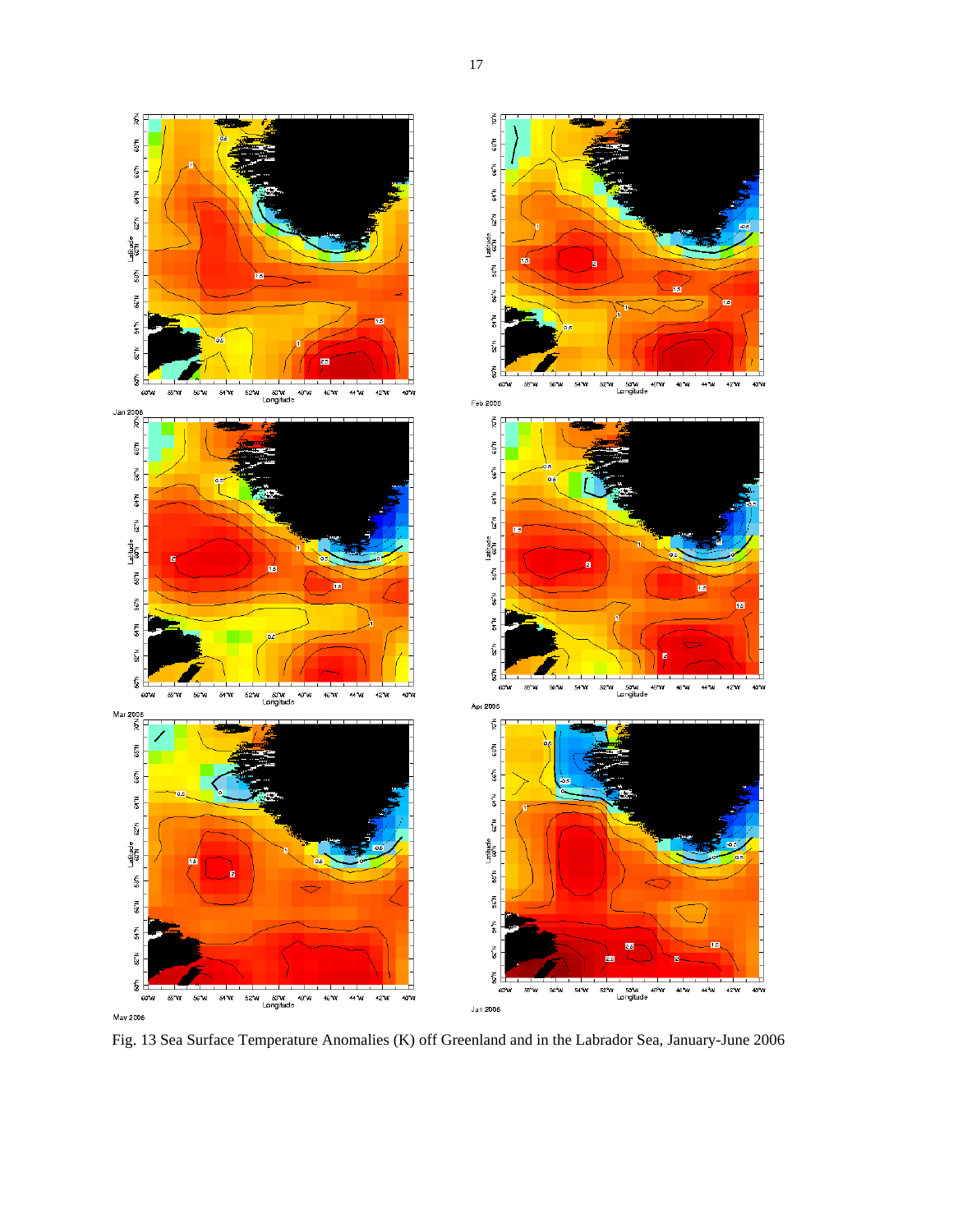

Fig. 14 Sea Surface Temperature Anomalies (K) off Greenland and in the Labrador Sea, July- December 2006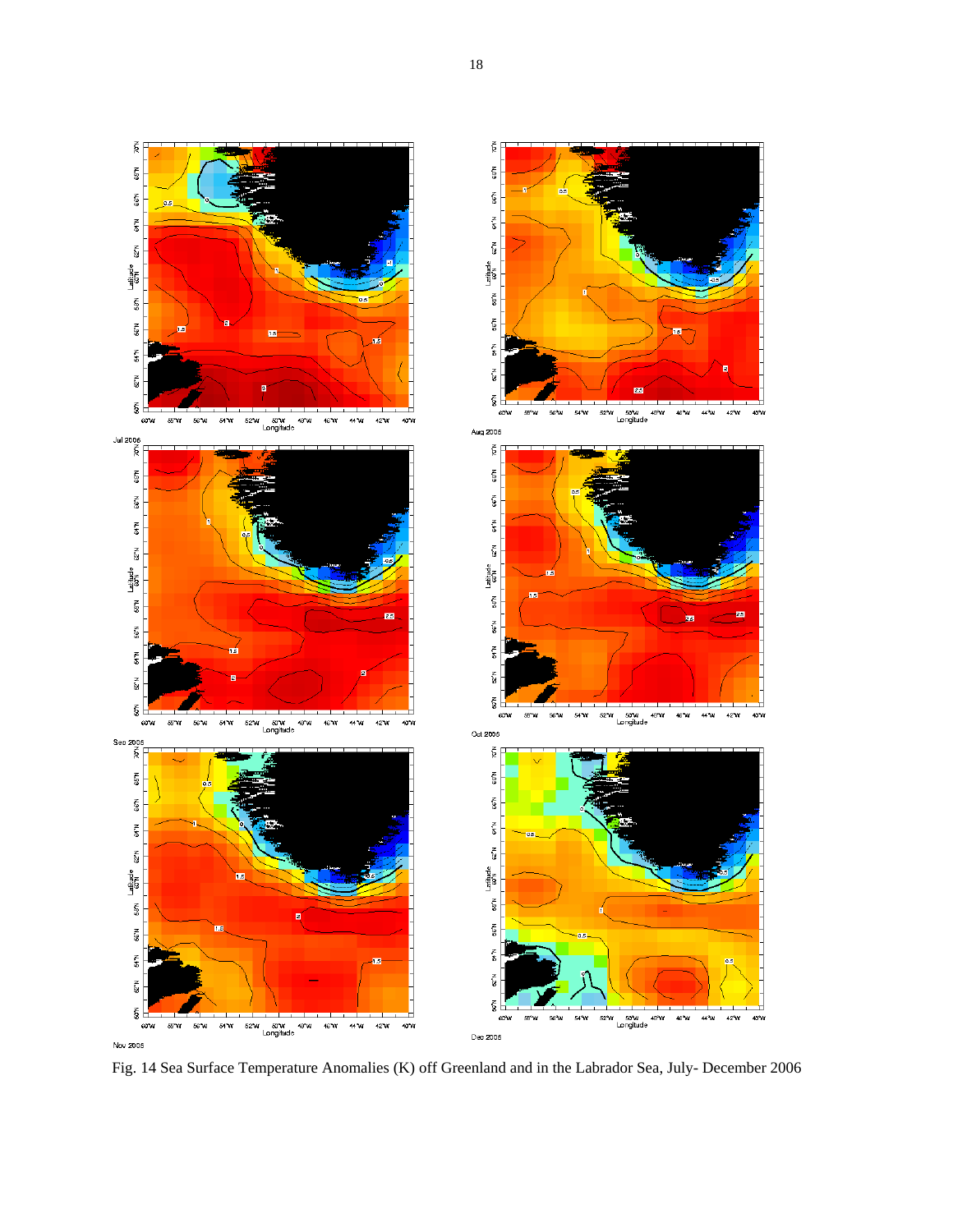

Fig. 15 Positions of fishing stations off East and West Greenland (81), sampled NAFO Standard Sections: Fyllas Bank, Cape Desolation, Holsteinsborg-Baffin Island; in brackets: No. of stations;



Fig. 16 Potential temperature and salinity along Cape Desolation Section (29 – 30 October 2006)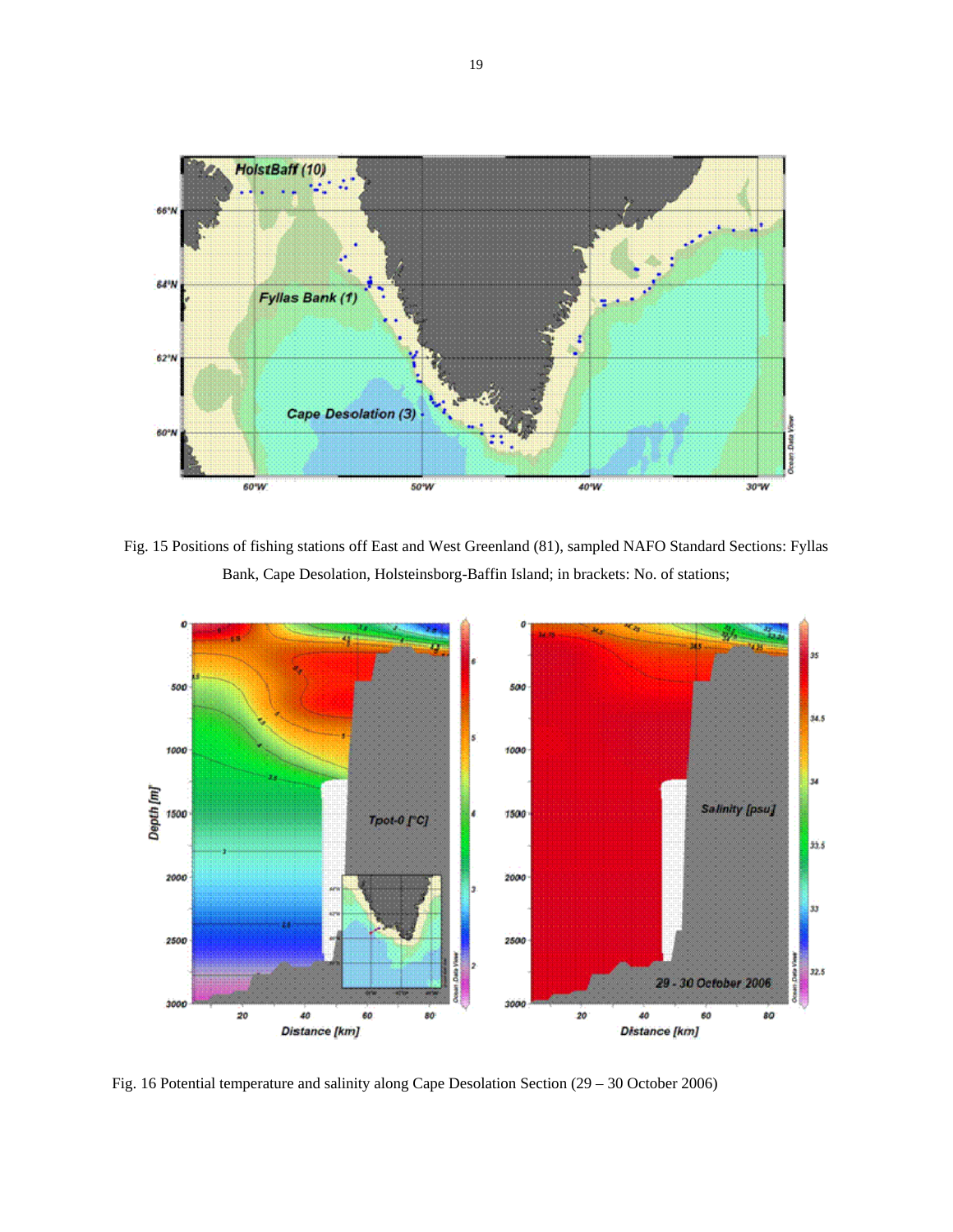

Fig. 17 Mean water temperature anomalies of layer 0-200m at station 4 of the Fyllas Bank Section during autumn; data: 1964-2006 (thin), 5 yr r.m. (bold); (base period: 1964-1990)



Fig. 18 Positions of the HolstBaff Section; N1 – N5: NAFO Standad Stations; 1 – 5: Historic HUDSON Stations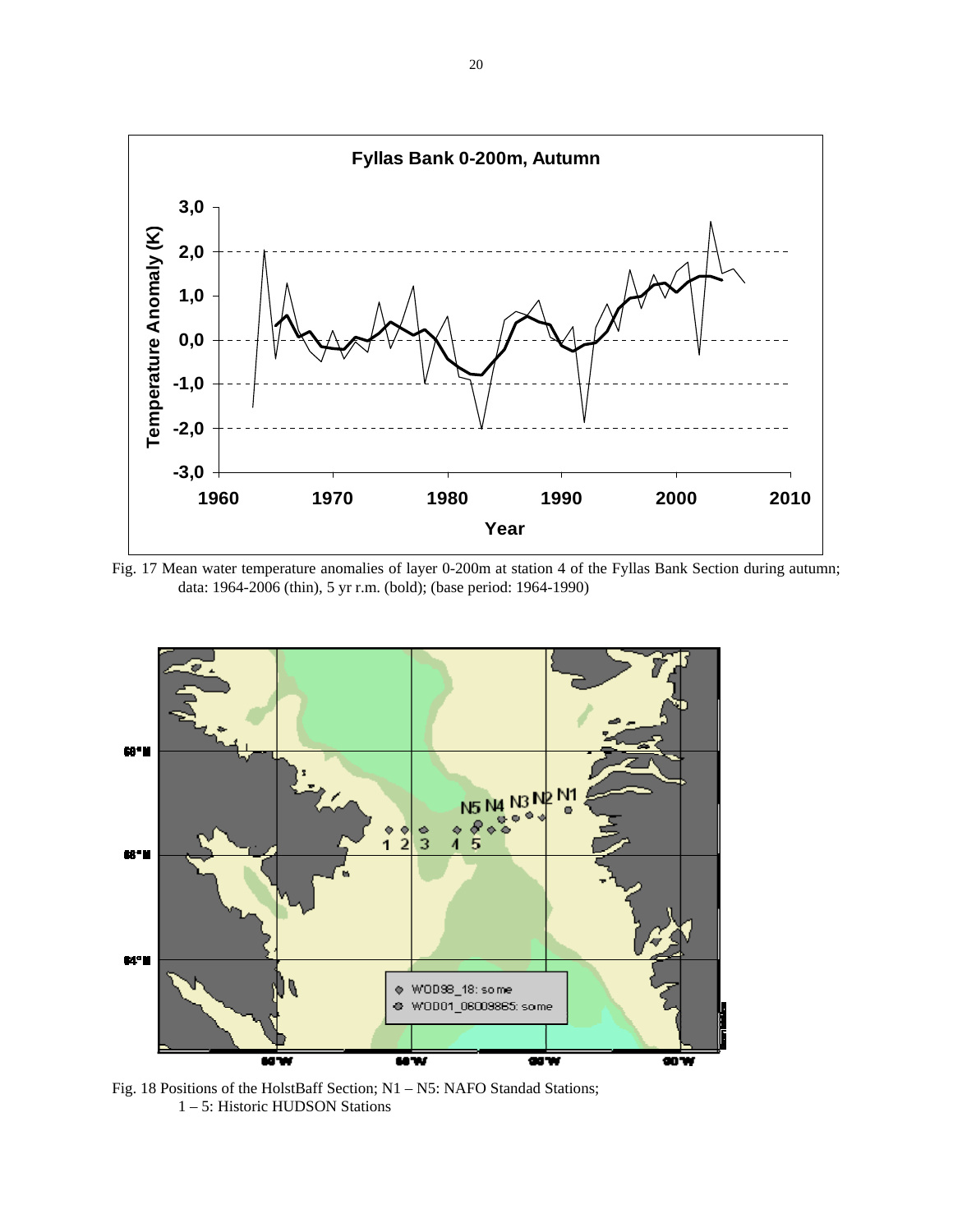

Fig. 19 Potential temperature along 66° 15'N (RV "KNORR", October 2006; courtesy B. Petrie, Bedford Institute of Oceanography, Dartmouth, Canada), and along Holsteinsborg-Baffin Island Section (5 - 6 November 2006)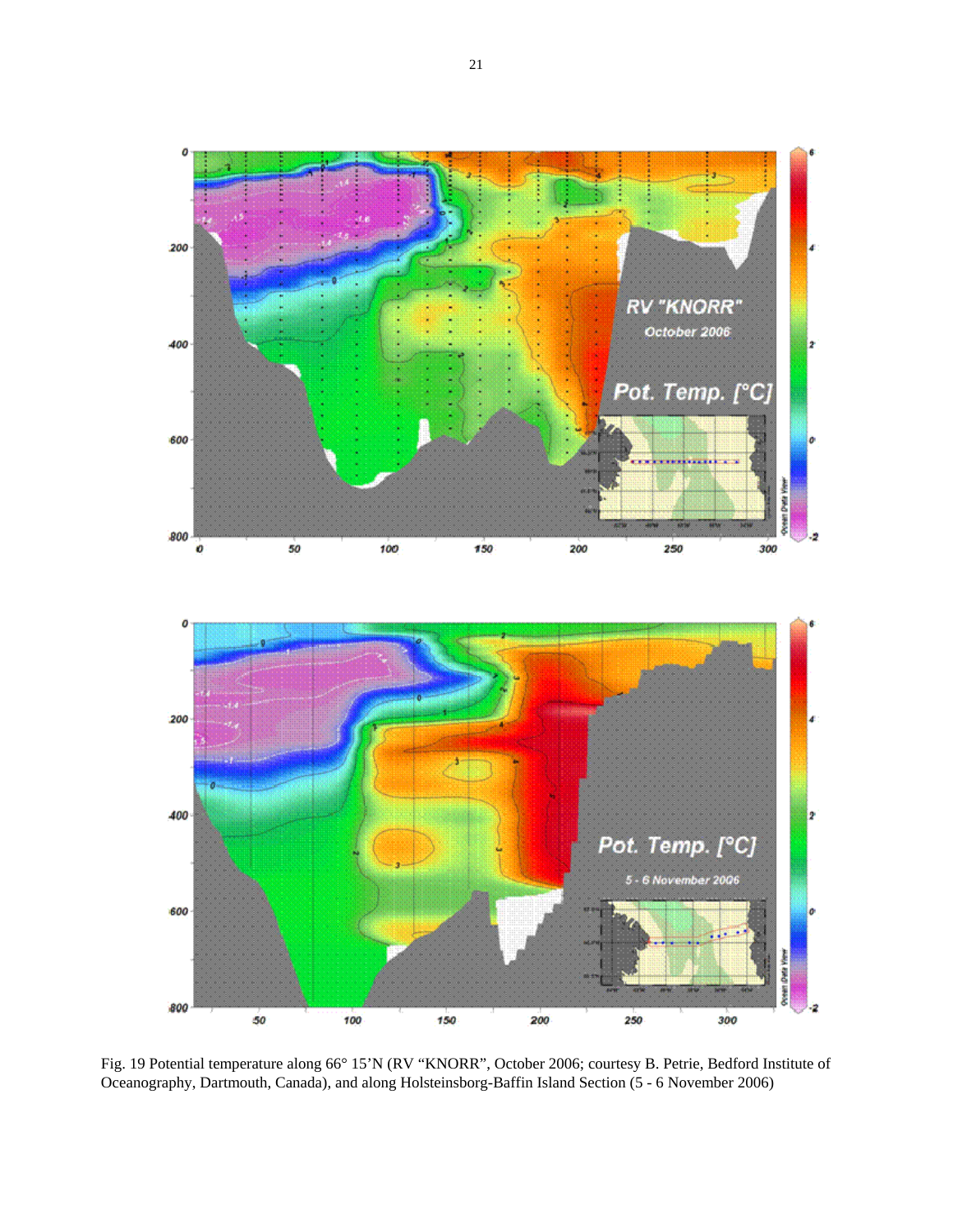



Fig. 20 Temperature and salinity along Holsteinsborg-Baffin Island Section (5 - 6 November 2006); 9 intermediate stations (see chapter on Material and Methods)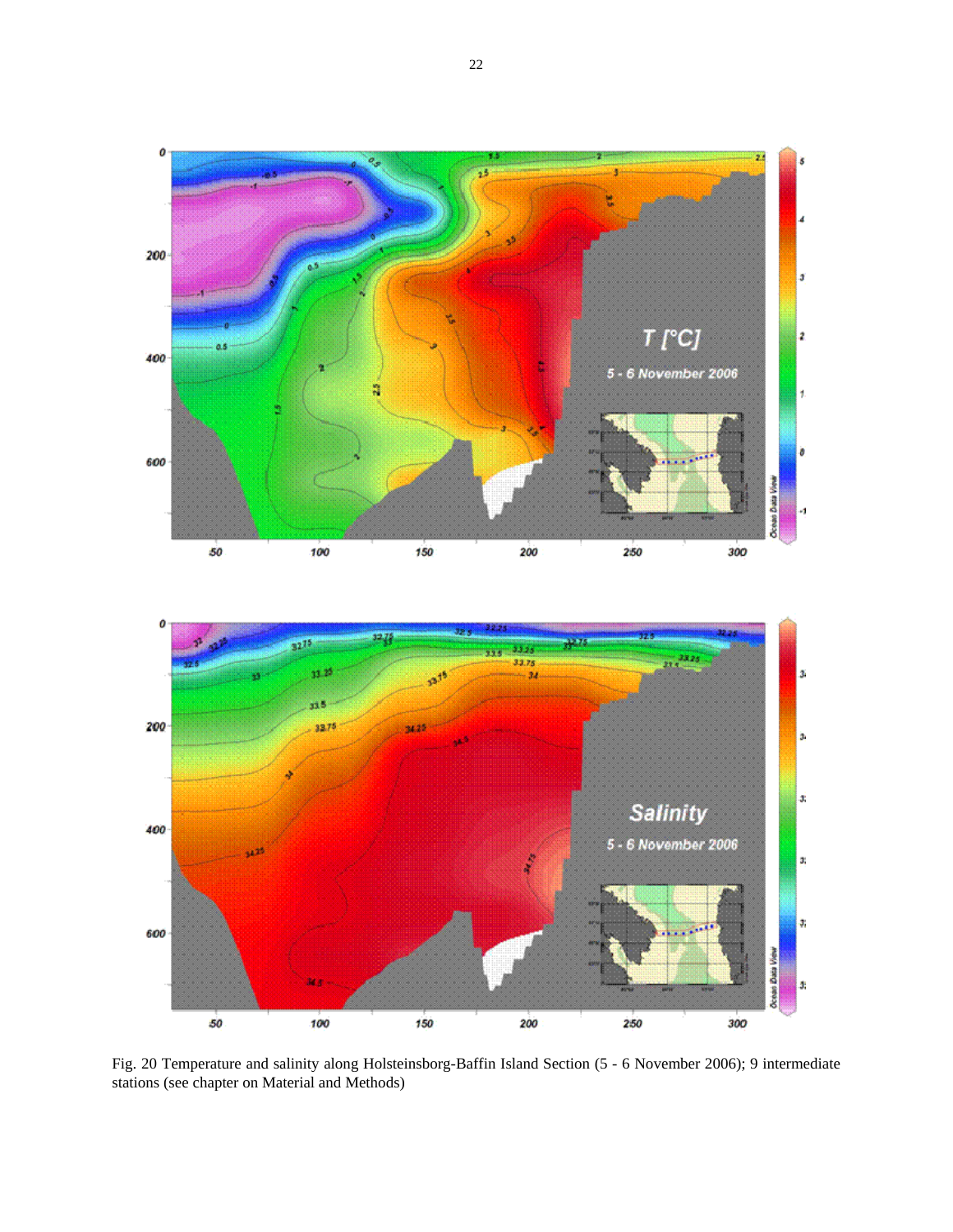



Fig. 21 Dissolved oxygen and oxygen saturation along Holsteinsborg-Baffin Island Section (5 - 6 November 2006); 9 intermediate stations (see chapter on Material and Methods)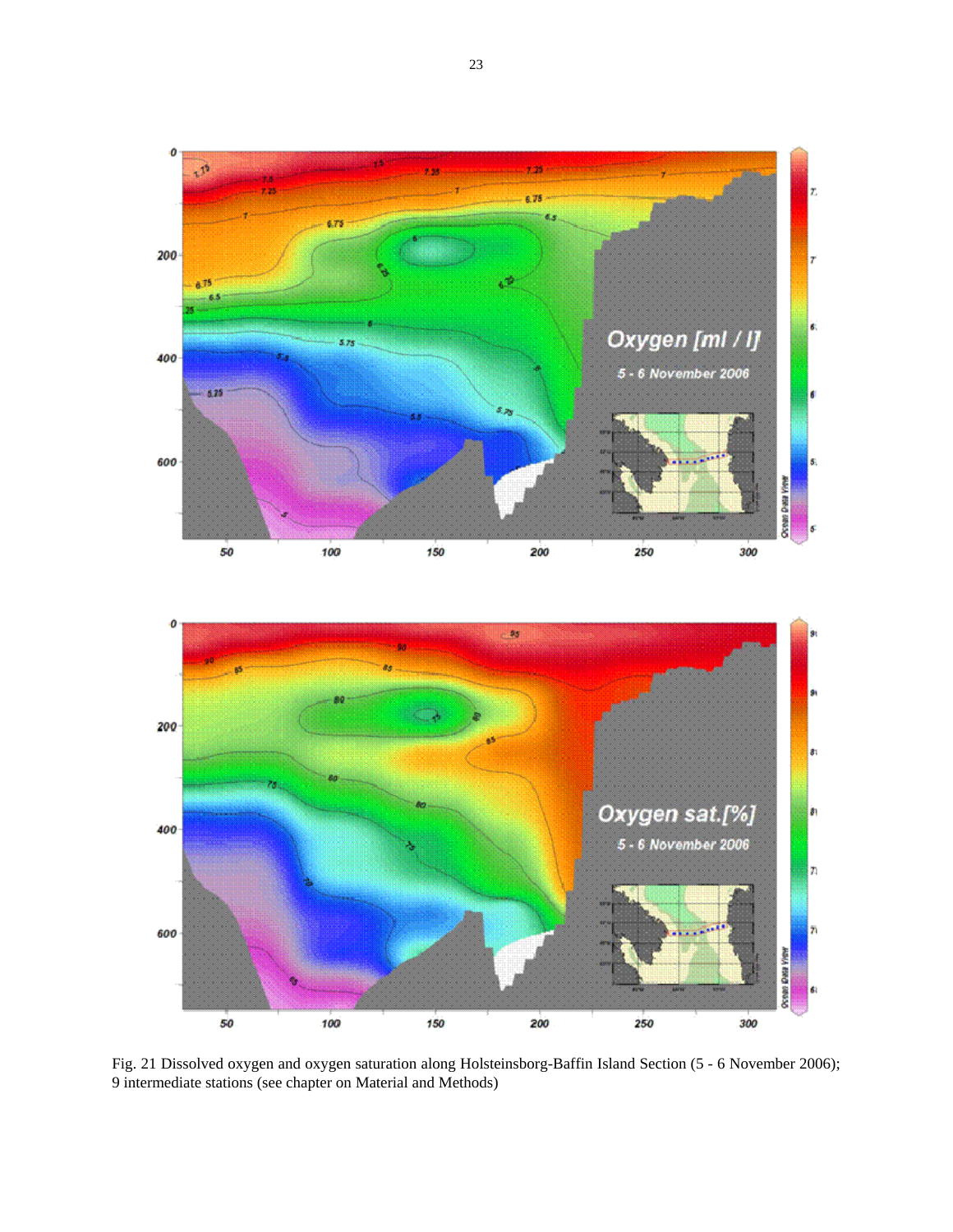

Fig. 22 Turbidity and geostrophic currents (north/south component) along Holsteinsborg-Baffin Island Section (5 - 6 November 2006); 9 intermediate stations (see chapter on Material and Methods)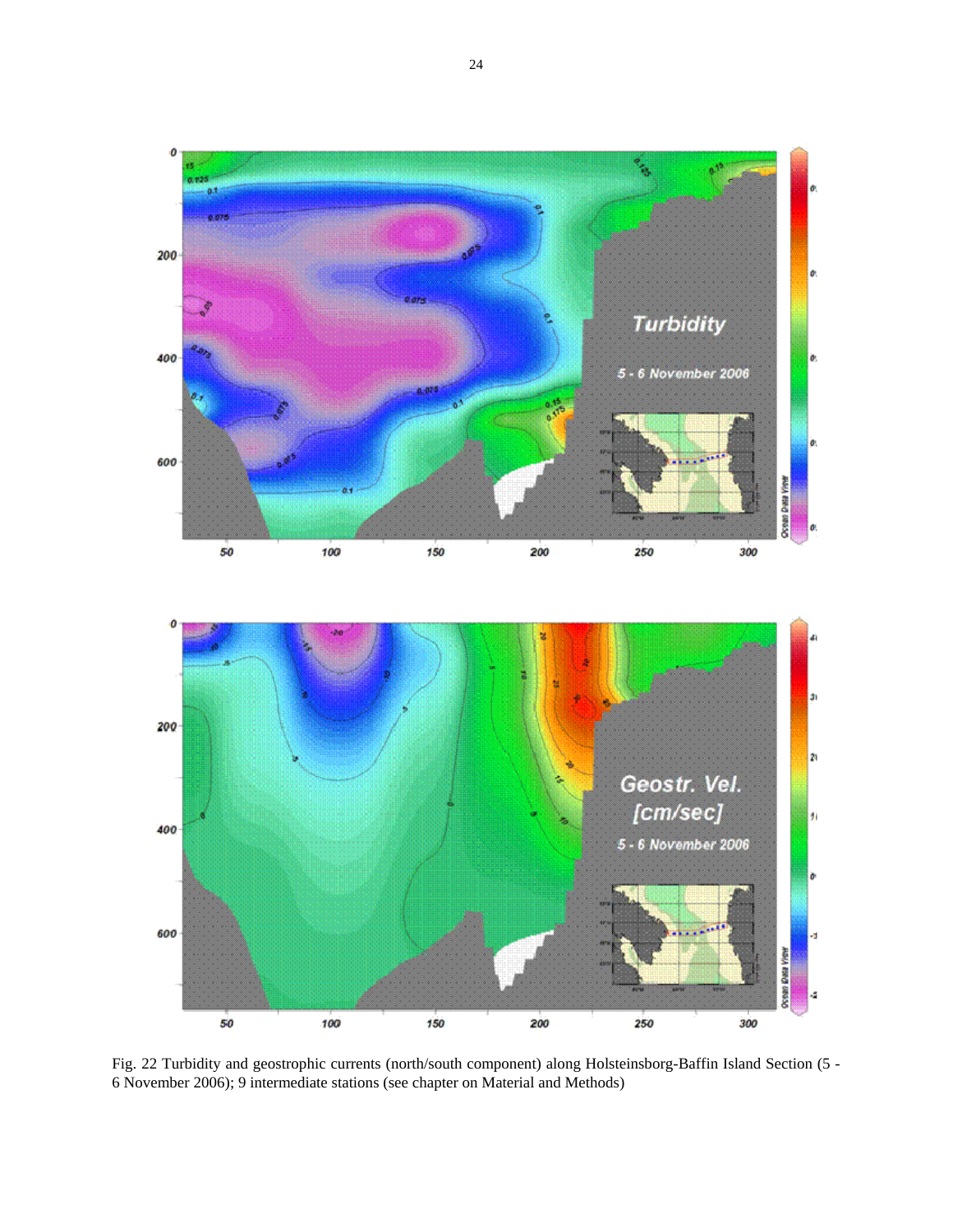

Fig. 23 Salinity of **calibration samples** at Cape Desolation Section station 3, **1500m** depth (60°28'N, 50° 00'W; data: 1984 – 2006; harmonic model adjusted to the data;  $r^2 = 0.87$ )



Fig. 24 Salinity of **calibration samples** at Cape Desolation Section station 3, **2000m** depth (60°28'N, 50° 00'W; data: 1984 – 2006; harmonic model adjusted to the data;  $r^2 = 0.80$ )